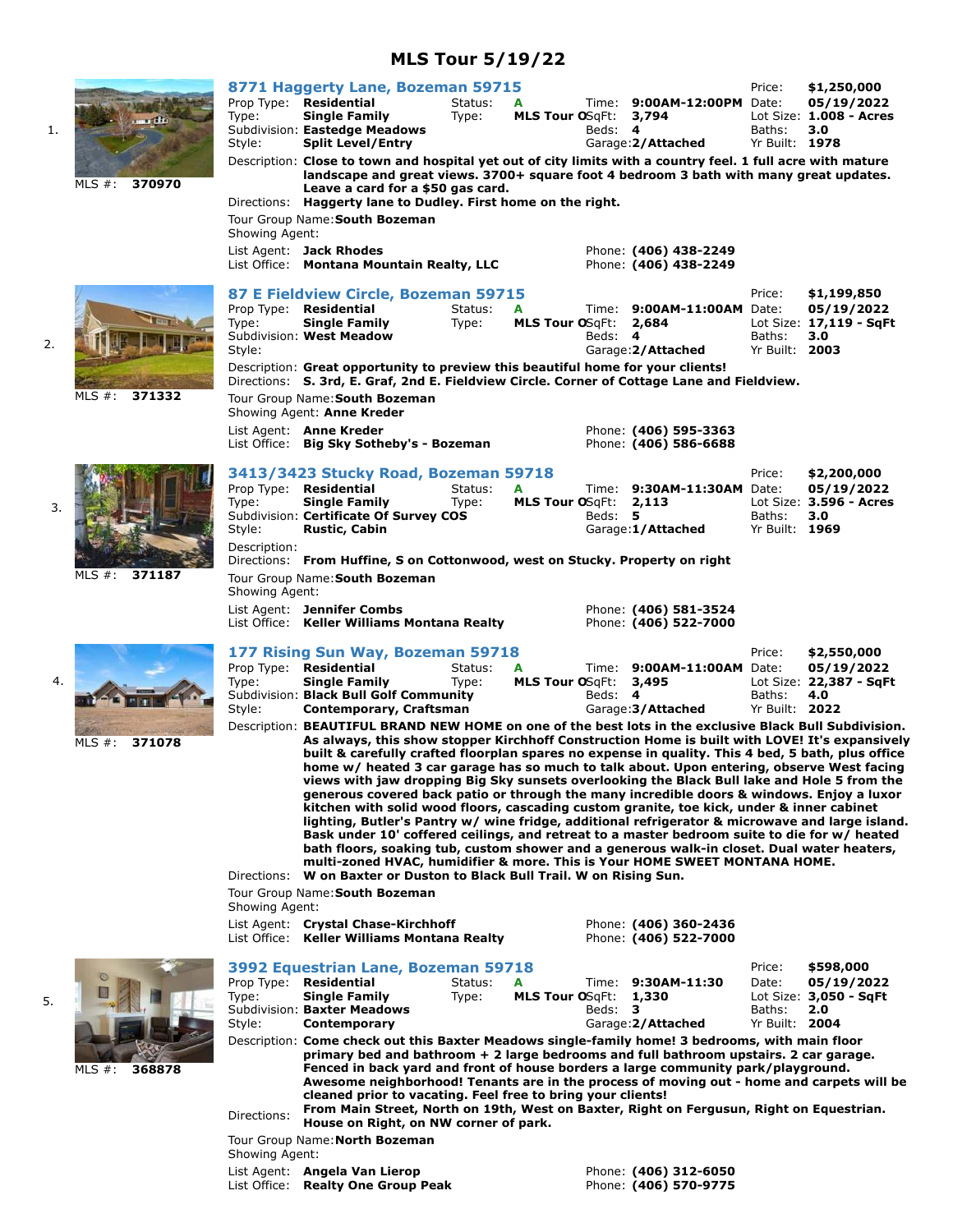| MLS $#$ :<br>371400 | Type:<br>Style:<br>Directions:<br>Showing Agent: | 2489 Andalusian Avenue, Bozeman 59718<br>Prop Type: Residential<br><b>Single Family</b><br>Subdivision: Baxter Meadows West<br><b>Custom</b><br>Description: Join us to take a tour of this unique home in Baxter Meadows West! This home needs to be<br>seen in person to understand its unique aspects. Wild Crumb and refreshments included.<br>From Baxter Lane: North on Andalusian Ave. Home is on the westside on Andalusian, cross-<br>street is Kimberwicke. From Harper Puckett Rd. East on Kimberwicke, South on Andalusian.<br>Tour Group Name: North Bozeman<br>List Agent: Chase Heiland | Status:<br>Type: | A<br>MLS Tour OSqFt: 2,770  | Beds: 4        | Time: 9:30AM-11:30AM Date:<br>Garage: 2/Attached, Other Yr Built: 2016<br>Phone: (406) 249-8886 | Price:<br>Baths:                   | \$1,325,000<br>05/19/2022<br>Lot Size: .28 - Acres<br>2.5   |
|---------------------|--------------------------------------------------|--------------------------------------------------------------------------------------------------------------------------------------------------------------------------------------------------------------------------------------------------------------------------------------------------------------------------------------------------------------------------------------------------------------------------------------------------------------------------------------------------------------------------------------------------------------------------------------------------------|------------------|-----------------------------|----------------|-------------------------------------------------------------------------------------------------|------------------------------------|-------------------------------------------------------------|
| MLS $#$ :<br>370761 | Type:<br>Subdivision: Ranch<br>Style:            | List Office: Heart of Montana Realty<br>6260 Sypes Canyon, Bozeman 59715<br>Prop Type: Residential<br><b>Single Family</b><br><b>Tri-Level</b><br>Description: Please come take a look at this great horse property that's super close to Bozeman!<br>Directions: Frontage to Springhill Road, to Sypes Canyon                                                                                                                                                                                                                                                                                         | Status:<br>Type: | <b>MLS Tour OSgFt:</b>      | Beds: 4        | Phone: (406) 587-8832<br>Time: 9:15AM-11:00AM Date:<br>2,520<br>Garage: 2/Attached              | Price:<br>Baths:<br>Yr Built: 1992 | \$1,190,000<br>05/19/2022<br>Lot Size: 3.029 - Acres<br>3.0 |
|                     | Showing Agent:                                   | Tour Group Name: North Bozeman<br>List Agent: Kelley Halle<br>List Office: Berkshire Hathaway - Bozeman                                                                                                                                                                                                                                                                                                                                                                                                                                                                                                |                  |                             |                | Phone: (406) 581-3144<br>Phone: (406) 586-7676                                                  |                                    |                                                             |
|                     | Prop Type:<br>Type:<br>Style:                    | 324 Cirque Drive, Bozeman 59718<br><b>Residential</b><br><b>Single Family</b><br>Subdivision: Mountain View Sub - Bozeman<br><b>Split Level/Entry</b>                                                                                                                                                                                                                                                                                                                                                                                                                                                  | Status:<br>Type: | <b>MLS Tour OSgFt:</b>      | Time:<br>Beds: | 9:00AM-10:30AM Date:<br>1,738<br>3<br>Garage: 2/Attached                                        | Price:<br>Baths:<br>Yr Built: 1981 | \$725,000<br>05/19/2022<br>Lot Size: 1.151 - Acres<br>2.5   |
| MLS $#$ :<br>371315 | Description:                                     | West on the Frontage Road from Bozeman to Mountain View Subdivision. Right on Arete. Left<br>Directions: on Cirque Drive. House is on the right. Last house before Cirque Drive intersects with<br><b>Mountain View Drive.</b><br>Tour Group Name: North Bozeman                                                                                                                                                                                                                                                                                                                                       |                  |                             |                |                                                                                                 |                                    |                                                             |
|                     | Showing Agent:                                   | List Agent: Laura Schilke<br>List Office: ERA Landmark Real Estate                                                                                                                                                                                                                                                                                                                                                                                                                                                                                                                                     |                  |                             |                | Phone: (406) 579-5063<br>Phone: (406) 586-1321                                                  |                                    |                                                             |
|                     | Type:<br>Style:                                  | 308 Crockett Way, Belgrade 59714<br>Prop Type: Residential<br><b>Single Family</b><br>Subdivision: Story Creek Subdivision<br>Craftsman                                                                                                                                                                                                                                                                                                                                                                                                                                                                | Status:<br>Type: | A<br><b>MLS Tour OSgFt:</b> | Beds: 3        | Time: 9:30AM-11:30AM Date:<br>1,656<br>Garage: 2/Attached                                       | Price:<br>Baths:<br>Yr Built: 2019 | \$610,000<br>05/19/2022<br>Lot Size: .14 - Acres<br>2.0     |
| MLS $#$ :<br>371350 | Directions:                                      | Description: Stop by this fantastic Belgrade home and enter to win \$50 in downtown dollars! This is a<br>great home with lot's of upgrades and meticulously maintained landscaped yard. This is an<br>absolute must see!<br>South on Jackrabbit, W on Frontage, N on 13th, E on Cheery, S on Crockett Way to sign.                                                                                                                                                                                                                                                                                    |                  |                             |                |                                                                                                 |                                    |                                                             |
|                     | Chouina Aa                                       | Tour Group Name: West Valley                                                                                                                                                                                                                                                                                                                                                                                                                                                                                                                                                                           |                  |                             |                |                                                                                                 |                                    |                                                             |

6.

7.

8.

9.

Showing Agent: List Agent: **Michelle Haverstick** Phone: **(406) 570-5422** List Office: **Gallatin Realty Group Phone: (406) 570-5422**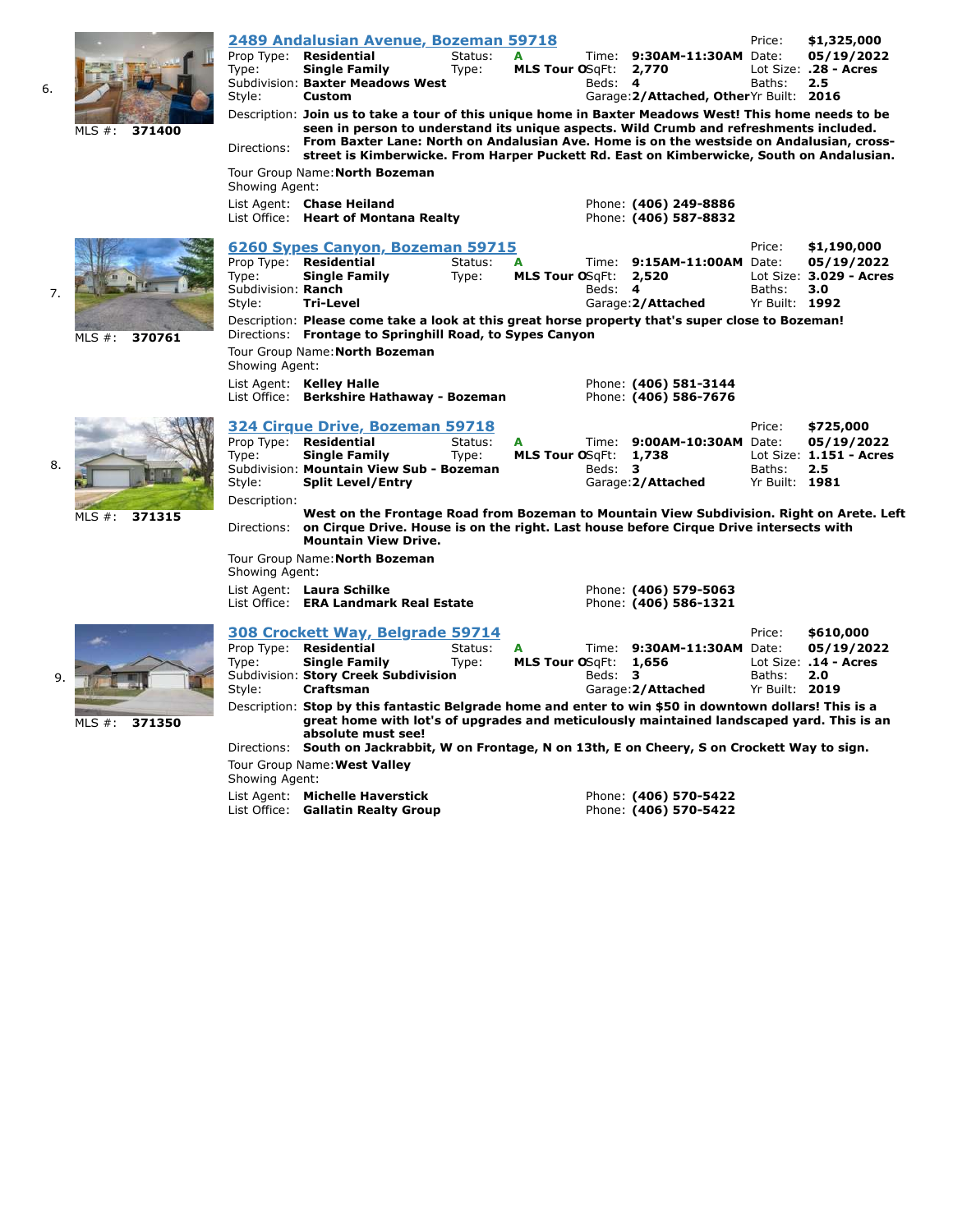

| \$1,600,000<br>05/19/2022                                                                                                                                                                                                                                                                                                                                                                                                                                                                                                                                                                                                                                                                                                                                                                                                                                                                                                                                                                                                                                        |  |  |  |  |  |  |  |  |
|------------------------------------------------------------------------------------------------------------------------------------------------------------------------------------------------------------------------------------------------------------------------------------------------------------------------------------------------------------------------------------------------------------------------------------------------------------------------------------------------------------------------------------------------------------------------------------------------------------------------------------------------------------------------------------------------------------------------------------------------------------------------------------------------------------------------------------------------------------------------------------------------------------------------------------------------------------------------------------------------------------------------------------------------------------------|--|--|--|--|--|--|--|--|
| Lot Size: 1.84 - Acres                                                                                                                                                                                                                                                                                                                                                                                                                                                                                                                                                                                                                                                                                                                                                                                                                                                                                                                                                                                                                                           |  |  |  |  |  |  |  |  |
| 3.0                                                                                                                                                                                                                                                                                                                                                                                                                                                                                                                                                                                                                                                                                                                                                                                                                                                                                                                                                                                                                                                              |  |  |  |  |  |  |  |  |
| Yr Built: 2022                                                                                                                                                                                                                                                                                                                                                                                                                                                                                                                                                                                                                                                                                                                                                                                                                                                                                                                                                                                                                                                   |  |  |  |  |  |  |  |  |
| Description: Brand New Kirchhoff Construction show stopper built with LOVE as always! This one is<br>special on a super special private almost 2 acre Bozeman lot. This lot was purchased &<br>designed to bring Montana to you in the best way possible to completely absorb<br>CAPTIVATING West sunsets & East morning sunrises over the Bridger Mountains. This 5 bed<br>home has it all! Solid vertical grain oak cabinets, soaring/vaulted ceilings, KitchenAid<br>appliances, gorgeous custom quartz counters, lavish master bedroom and curbless bathroom<br>tile suite. This home has a clean, & organic feel as its giant windows & sliding doors bring the<br>outdoors inside. High efficiency furnace, full wall cavity cellulose cavity insulation, AC, big 3<br>car garage and a full landscaping package just BEGIN to frost the cake! This home & septic<br>system allow a Guest House to be built (builder is happy to accommodate construction for a<br>buyer post closing). Covenants allow for 4-H animals. Make this your HOME SWEET MONTANA |  |  |  |  |  |  |  |  |
| Jackrabbit. W on Hulbert. Left on Elk Rut.<br>Directions:<br>Tour Group Name: South Bozeman                                                                                                                                                                                                                                                                                                                                                                                                                                                                                                                                                                                                                                                                                                                                                                                                                                                                                                                                                                      |  |  |  |  |  |  |  |  |
|                                                                                                                                                                                                                                                                                                                                                                                                                                                                                                                                                                                                                                                                                                                                                                                                                                                                                                                                                                                                                                                                  |  |  |  |  |  |  |  |  |
|                                                                                                                                                                                                                                                                                                                                                                                                                                                                                                                                                                                                                                                                                                                                                                                                                                                                                                                                                                                                                                                                  |  |  |  |  |  |  |  |  |
|                                                                                                                                                                                                                                                                                                                                                                                                                                                                                                                                                                                                                                                                                                                                                                                                                                                                                                                                                                                                                                                                  |  |  |  |  |  |  |  |  |
| \$559,900                                                                                                                                                                                                                                                                                                                                                                                                                                                                                                                                                                                                                                                                                                                                                                                                                                                                                                                                                                                                                                                        |  |  |  |  |  |  |  |  |
|                                                                                                                                                                                                                                                                                                                                                                                                                                                                                                                                                                                                                                                                                                                                                                                                                                                                                                                                                                                                                                                                  |  |  |  |  |  |  |  |  |

MLS #: **370616**

Description: **OPEN HOUSE IS AT 602 PIERRE ST (our most complete home). The Bridger at 603 Pierre St is our most spacious single-story floorplan, offering 4 bedrooms and 2 full bathrooms in approximately 1,480 sq. ft, on a fully landscaped lot. Come see the benefits of purchasing a brand new home! No costly repairs and a full one year builder warranty is serviced by a dedicated warranty representative. Homes feature great rooms and primary suites with vaulted ceilings, walk in closets and dual sink vanities, and thoughtful secondary bedroom layouts. Kitchens have a full stainless steel appliance suite, and large central islands for storage and entertaining. Ask about our builder incentives!** Directions: **Take Jackrabbit N from the interstate, and left on Cruiser Ln. Construction site is on left hand** 

Tour Group Name:**West Valley**

Showing Agent:

 List Agent: **Allyson Connolly** Phone: **(406) 404-6930** List Office: **Williams Homes Inc** Phone: **(661) 600-9757**

**side after you pass Westwood Circle.**

10.

11.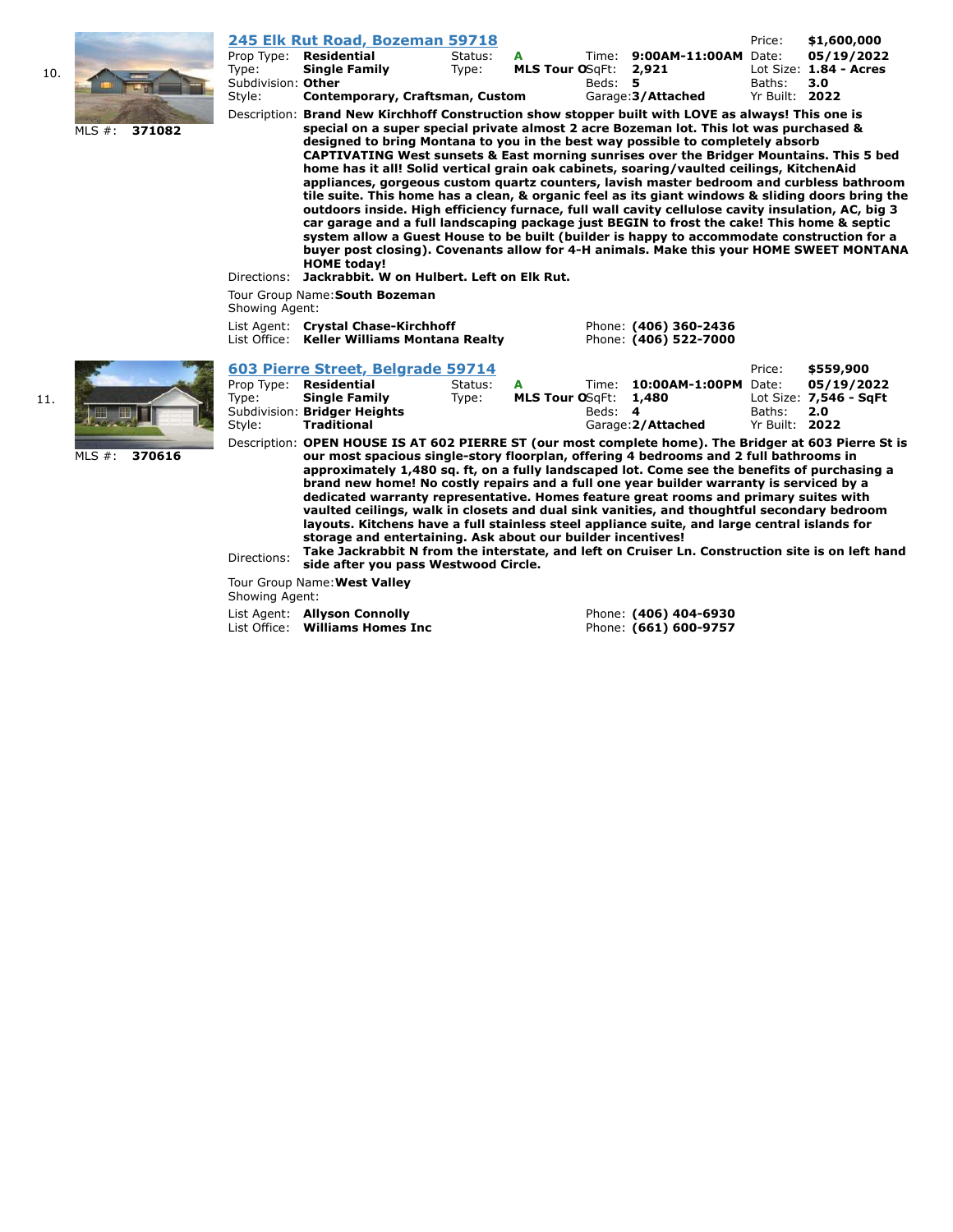|                | MLS#             | <b>Class</b>               | Area           | <b>Address</b>                             | City               | Price                  | <b>Subdivision</b>                                   | <b>Agent Name</b>                            | <b>Office Name</b>                                            | IST.           |
|----------------|------------------|----------------------------|----------------|--------------------------------------------|--------------------|------------------------|------------------------------------------------------|----------------------------------------------|---------------------------------------------------------------|----------------|
|                | 371402           | Residential                | 10A            | 211 Pintler Street                         | Anaconda           | \$409,000              | Other                                                | Michael Moreni                               | Century 21 Shea Realty                                        | A              |
| $\overline{2}$ | 371438           | Residential                | 10A            | 916 Smith Street                           | Anaconda           | \$379,900              | Other                                                | <b>Amber Stacy</b>                           | Berkshire Hathaway - Bozeman                                  | A              |
|                | 371399           | Residential                | 10A            | 408 Madison                                | Anaconda           | \$175,000              | None                                                 | <b>Corey Plute</b>                           | Keller Williams Capital Realty                                | A              |
|                | 371376           | Residential                | 3N             | 245 Isaiah Trail                           | Belgrade           | \$899,000              | <b>Mission Park</b>                                  | <b>Dylan Conger</b>                          | <b>Gallatin Realty Group</b>                                  | Α              |
|                | 371278           | Residential                | 3B             | 901 Halfpipe Street                        | Belgrade           | \$847,975              | <b>Prescott Ranch</b>                                | <b>Lisse Barrett</b>                         | Donnie Olsson Real Estate                                     | A              |
| 6              | 371379           | Residential                | 3B             | 302 10th Street                            | Belgrade           | \$800,000              | <b>Armstrong Addition</b>                            | Richie Pemberton                             | Windermere Bozeman - Downtown                                 | A              |
|                | 371401           | Residential                | 3S             | 17 Mountain Peak Road                      | Belgrade           | \$750,000              | Summit                                               | <b>Chelsea Stewart</b>                       | <b>ERA Landmark Real Estate</b>                               | A              |
| 8              | 371244           | Residential                | 3B             | 702 Yellowstone                            | Belgrade           | \$675,000              | Las Campanas                                         | Joe Kolwyck                                  | Berkshire Hathaway - Bozeman                                  | A              |
|                | 371237           | Residential                | 3S             | 167 Landmark Drive                         | Belgrade           | \$650,000              | Landmark                                             | Andrew Hurlburt                              | Bozeman Real Estate Group                                     | A              |
| 10             | 371171           | Residential                | 3B             | 1306 Scooter                               | Belgrade           | \$650,000              | Henson                                               | <b>Clint Struble</b>                         | Keller Williams Montana Realty                                | A              |
| 11             | 371350           | Residential                | 3B             | 308 Crockett Way                           | Belgrade           | \$610,000              | <b>Story Creek Subdivision</b>                       | <b>Michelle Haverstick</b>                   | <b>Gallatin Realty Group</b>                                  | A              |
| 12             | 371206           | Residential                | 3B             | 1311 Prairie Dawn Lane                     | Belgrade           | \$595,000              | Henson                                               | Marcie Hahn-Knoff                            | Knoff Group Real Estate                                       | A              |
| 13             | 370766           | Residential                | 3B             | 1909 Goldfinch Circle                      | Belgrade           | \$575,000              | Meadowlark Ranch (Belgrade)                          | David Everett                                | Bozeman Real Estate Group                                     | A              |
| 14             | 371416           | Residential                | 3B             | 608 13th Street                            | Belgrade           | \$549,900              | <b>Bridger Heights</b>                               | Krista Menzel                                | <b>RE/MAX Realty Group</b>                                    | A              |
| 15             | 370977           | Residential                | 3B             | 708 13th Street                            | Belgrade           | \$539,000              | <b>Bridger Heights</b>                               | Denise Carr                                  | Keller Williams Montana Realty                                | A              |
| 16             | 370714           | Residential                | 3B             | 201 Stiles                                 | Belgrade           | \$505,000              | <b>Bullthistle Addition</b>                          | Tasha Bell                                   | Coldwell Banker Distinctive Pr                                | A              |
| 17             | 371255           | Residential                | 5BMT           | 13A Highpoint Drive, Unit #7               | <b>Big Sky</b>     | \$3,750,000            | Pinnacle Condo                                       | <b>Mary Wheeler</b>                          | PureWest Christie's International Real Est A                  |                |
| 18             | 371204           | Residential                | 5MLB           | 3 Saddle Ridge Road                        | <b>Big Sky</b>     | \$3,200,000            | Saddle Ridge Townhomes                               | Craig Smit                                   | <b>LTD Real Estate</b>                                        | $\overline{A}$ |
| 19             | 371242           | Residential                | 5BMT           | 27 HEAVY RUNNER Road Unit#27A              | Big Sky            | \$3,100,000            | <b>Alpenglow Condo</b>                               | <b>Christine Galovich</b>                    | Big Sky Properties, Inc.                                      | A              |
| 20             | 370969           | Residential                | 5BMV           | 72 Blacktail Buck                          | <b>Big Sky</b>     | \$1,995,000            | Deer Run Condos                                      | Karin Germain                                | The Big Sky Real Estate Co.                                   | A              |
| 21             | 371183           | Residential                | 5BMV           | 2225 Black Otter Road Unit#5               | <b>Big Sky</b>     | \$1,599,000            | <b>Silverbow Condo</b>                               | <b>Ben Coleman</b>                           | Big Sky Sotheby's                                             | A              |
| 22             | 371302           | Residential                | 5BMV           | 56 Starlight                               | <b>Big Sky</b>     | \$1,395,000            | <b>Firelight Meadows Condo</b>                       | John Goan                                    | John Goan Big Sky Real Estate                                 | A              |
| 23             | 371409           | Residential                | 5BMV           | 155 Aurora Lights Drive Unit#B14           | <b>Big Sky</b>     | \$847,000              | <b>Firelight Meadows Condo</b>                       |                                              | Matt Zaremba & Allen Pott The Big Sky Real Estate Co.         | A              |
| 24             | 371241           | Residential                | 5BMV           | 115 Aspen Leaf Drive Unit#2B               | <b>Big Sky</b>     | \$595,000              | Jefferson Building Condo                             | <b>Kirk Dige</b>                             | <b>ERA Landmark of Big Sky</b>                                | Α              |
| 25             | 371248           | Residential                | <b>8S</b>      | 282 Lower Deer Creek                       | <b>Big Timber</b>  | \$1,850,000            | None                                                 | John Holifield                               | <b>JH Real Estate</b>                                         | A              |
| 26             | 371393           | Residential                | 8B             | 105 E Boulder Court                        | <b>Big Timber</b>  | \$729,000              | <b>Sweet Grass Addition</b>                          | Mary Ann Duffey                              | Sonny Todd Real Estate                                        | A              |
| 27             | 371292           | <b>Residential</b>         | 2N             | 5950 Walker                                | Bozeman            | \$5,300,000            | Certificate Of Survey COS                            | Donnie Olsson                                | Donnie Olsson Real Estate                                     | A              |
| 28             | 371213           | Residential                | 2FC            | 1468 Black Bull                            | Bozeman            | \$3,995,000            | <b>Black Bull Golf Community</b>                     | Kim Briggs                                   | <b>AmeriMont Real Estate</b>                                  | A              |
| 29             | 371078           | Residential                | 2FC            | 177 Rising Sun Way                         | Bozeman            | \$2,550,000            | <b>Black Bull Golf Community</b>                     | Crystal Chase-Kirchhoff                      | Keller Williams Montana Realty                                | A              |
| 30             | 370685           | Residential                | 2FC            | 977 Trailcrest Drive                       | Bozeman            | \$2,495,000            | <b>Pine Butte Trails</b>                             | Lori Hart                                    | <b>Hart Real Estate Solutions</b>                             | A              |
| 31             | 371187           | Residential                | 2SW            | 3413/3423 Stucky Road                      | Bozeman            | \$2,200,000            | Certificate Of Survey COS                            | Jennifer Combs                               | Keller Williams Montana Realty                                | A              |
| 32             | 371009           | Residential                | 2N             | 2820 Tumbleweed                            | Bozeman            | \$2,150,000            | Ranch                                                | <b>Michael Blevins</b>                       | <b>Michael Blevins Real Estate</b>                            | A              |
| 33             | 371145           | Residential                | 2N             | 2915 Branding Iron Road                    | Bozeman            | \$1,875,000            | Ranch                                                | <b>Shirley Van Osdol</b>                     | eXp Realty, LLC                                               | A              |
| 34             | 371349           | Residential                | 2FC            | 38 Andromeda Court                         | Bozeman            | \$1,850,000            | <b>Galactic Park</b>                                 | <b>Joy Vance</b>                             | <b>Gallatin Real Estate</b>                                   | A              |
| 35             | 371264           | Residential                | 2FC            | 101 Milky Way Drive                        | Bozeman            | \$1,750,000            | <b>Galactic Park</b>                                 | <b>Terri Vine</b>                            | eXp Realty, LLC                                               | A              |
| 36             | 371406           | Residential                | 1NE            | 479 N Willson Avenue                       | Bozeman            | \$1,700,000            | <b>Bealls Additions</b>                              | Jim Applebee                                 | Bozeman Real Estate Group                                     | A              |
| 37             | 371157           | Residential                | 2T             | 165 Smokey Hollow Road                     | Bozeman            | \$1,699,999            | Other                                                | <b>Shawn Gaugler</b>                         | <b>Bozeman Real Estate Experts</b>                            | A              |
| 38             | 371082           | Residential                | 2FC            | 245 Elk Rut Road                           | Bozeman            | \$1,600,000            | Other                                                | Crystal Chase-Kirchhoff                      | Keller Williams Montana Realty                                | Α              |
| 39             | 369308           | Residential                | 1SK            | 2944 S 28th Avenue                         | Bozeman            | \$1,545,000            | <b>Gran Cielo</b>                                    | Lisa Collins                                 | Berkshire Hathaway - Bozeman                                  | Α              |
| 40             | 370918           | Residential                | 2FC            | 48 Arrowhead Trail                         | Bozeman            | \$1,499,000            | Middle Creek Meadows                                 | Amy Free                                     | Triple Creek Realty of Big Sky                                | A              |
| 41             | 371149           | Residential                | 2T             | 650 Mountain Elk                           | Bozeman            | \$1,350,000            | <b>Minor Subdivision</b>                             | Kate Bradley                                 | Keller Williams Montana Realty                                | A              |
| 42             | 371400           | Residential                | 1NW            | 2489 Andalusian Avenue                     | Bozeman            | \$1,325,000            | <b>Baxter Meadows West</b>                           | Chase Heiland                                | Heart of Montana Realty                                       | A              |
| 43             | 371428           | Residential                | 2FC            | 2401 Magenta Road                          | Bozeman            | \$1,300,000            | Rainbow                                              | <b>Trina Slater</b>                          | Keller Williams Montana Realty                                | A              |
| 44             | 371205           | Residential                | 1NE            | 1596 Maiden Spirit Street                  | Bozeman            | \$1,250,000            | Legends at Bridger Creek                             | Carolyne Calvin                              | Keller Williams Montana Realty                                | A              |
| 45             | 371332           | Residential                | 1SK            | 87 E Fieldview Circle                      | Bozeman            | \$1,199,850            | <b>West Meadow</b>                                   | Anne Kreder                                  | Big Sky Sotheby's - Bozeman                                   | A              |
| 46<br>47       | 371451           | Residential                | 1NE            | 938 St Andrews Drive                       | Bozeman            | \$1,195,000            | <b>Bridger Creek</b>                                 | Laurie Andrews                               | <b>ERA Landmark Real Estate</b>                               | A              |
|                | 371370           | Residential                | 2N             | 3369 Sentinel                              | Bozeman            | \$1,150,000            | <b>Spirit Hills</b>                                  | <b>Travis Svensrud</b>                       | PureWest Christie's International Real Esi A                  |                |
| 48             | 371267           | Residential                | 1NW            | 4168 Sunstone Drive                        | Bozeman            | \$1,150,000            | <b>Flanders Mill</b>                                 | <b>Brian Witt</b>                            | <b>Bison Realty</b>                                           | A              |
| 49<br>50       | 371232           | Residential<br>Residential | 2NW<br>2SE     | 87 Mare Lane                               | Bozeman            | \$1,020,000            | <b>White Horse Ranch</b><br>Clover Meadows - Bozeman | Donnie Olsson                                | Donnie Olsson Real Estate                                     | A              |
| 51             | 370954           | Residential                | 1NE            | 1409 Robin Lane<br>1036 Oak Park           | Bozeman            | \$950,000              |                                                      | <b>Tamara Williams</b>                       | <b>Tamara Williams and Company</b>                            | A<br>A         |
|                | 371341           |                            |                |                                            | Bozeman            | \$950,000              | Oak Meadows                                          | Jaclyn Katz                                  | Service Realty LLC                                            |                |
| 52<br>53       | 371337<br>371313 | Residential<br>Residential | 1SK<br>1NW     | 2891 S 30th Avenue<br>807 Cottonwood Road  | Bozeman<br>Bozeman | \$925,000              | <b>Gran Cielo</b>                                    | Everdawn Charles                             | Keller Williams Montana Realty<br><b>REAL Broker</b>          | A<br>A         |
| 54             |                  | Residential                | 1SM            | 310 E Lincoln                              |                    | \$920,000              | <b>Flanders Creek</b>                                | <b>Courtney Foster</b>                       | PureWest Christie's International Real Est A                  |                |
| 55             | 371377<br>369156 | Residential                | 1NW            |                                            | Bozeman            | \$899,000<br>\$849,000 | University<br>The Lakes at Valley West               | John Sinrud<br>Lisa Collins                  | Berkshire Hathaway - Bozeman                                  | A              |
| 56             | 371387           |                            | 2FC            | 5494 Westmorland Drive<br>28 Indian Grove  | Bozeman            |                        | North Star                                           | <b>Leslie Miller</b>                         |                                                               |                |
| 57             | 371069           | Residential<br>Residential | 1NW            | 1931 Buckrake Avenue                       | Bozeman            | \$800,000<br>\$789,900 | <b>West Winds</b>                                    |                                              | <b>RE/MAX Realty Group</b><br>Keller Williams Montana Realty  | A<br>A         |
|                |                  |                            |                |                                            | Bozeman            |                        |                                                      | Kate Bradley                                 |                                                               |                |
| 58<br>59       | 371447           | Residential                | 1 <sub>N</sub> | 2727 Daisy                                 | <b>Bozeman</b>     | \$749,900              | <b>Harvest Creek</b><br>Mountain View Sub - Bozeman  | Krista Menzel                                | <b>RE/MAX Realty Group</b><br><b>ERA Landmark Real Estate</b> | A              |
| 60             | 371315<br>371384 | Residential<br>Residential | 2N<br>1SK      | 324 Cirque Drive<br>544 Enterprise Blvd #8 | Bozeman<br>Bozeman | \$725,000<br>\$710,000 | South Rows Condos                                    | Laura Schilke<br>Cory Robinson               | Bozeman Real Estate Group                                     | A              |
| 61             | 370476           | Residential                | 2FC            | 142 Albrey Trail Unit#A                    | Bozeman            | \$699,900              | <b>Middle Creek Parklands</b>                        | Arison Antonucci-Burns                       | <b>Aspire Realty</b>                                          | A<br>A         |
| 62             | 370479           | Residential                | 2FC            | 142 Albrey Trail Unit#C                    | Bozeman            | \$699,900              | <b>Middle Creek Parklands</b>                        | Arison Antonucci-Burns                       | <b>Aspire Realty</b>                                          | A              |
| 63             | 371200           |                            | 1NW            | 331 Meriwether Avenue                      |                    | \$699,000              |                                                      | Donnie Olsson                                | Donnie Olsson Real Estate                                     |                |
| 64             | 370712           | Residential<br>Residential | 1NW            | 2488 Ferguson Avenue                       | Bozeman<br>Bozeman | \$675,000              | Valley Meadows - Bozeman<br><b>Baxter Meadows</b>    | Tara Wolfe                                   | Keller Williams Montana Realty                                | Α<br>A         |
| 65             | 370995           | Residential                | 1NW            | 3056 Cattail Street                        | Bozeman            | \$675,000              | <b>Cattail Creek</b>                                 | Sarah & Abram Antonucci NextHome Destination |                                                               | Α              |
| 66             | 371429           | Residential                | 1NW            | 221 Virginia Way                           | Bozeman            | \$599,999              | <b>Babcock Meadows</b>                               | Jim Gingery                                  | Antelope Realty of Montana                                    | A              |
| 67             | 371000           | Residential                | 2N             | 11 Gallatin Drive Unit#A                   | Bozeman            | \$599,900              | <b>Riverside Greens</b>                              | <b>Jill Smith</b>                            | Bozeman Real Estate Group                                     | A              |
| 68             | 371342           | Residential                | 2FC            | 15 Locomotive Loop                         | Bozeman            | \$595,000              | Railway Lofts & Cottages                             | Nancy Nicholson                              | Berkshire Hathaway - Bozeman                                  | A              |
| 69             | 371354           | Residential                | 1NW            | 3247 Fen Way Way Unit#A                    | Bozeman            | \$559,900              | <b>Cattail Creek</b>                                 | Sue Frye                                     | <b>ERA Landmark Real Estate</b>                               | A              |
|                |                  |                            |                |                                            |                    |                        |                                                      |                                              |                                                               |                |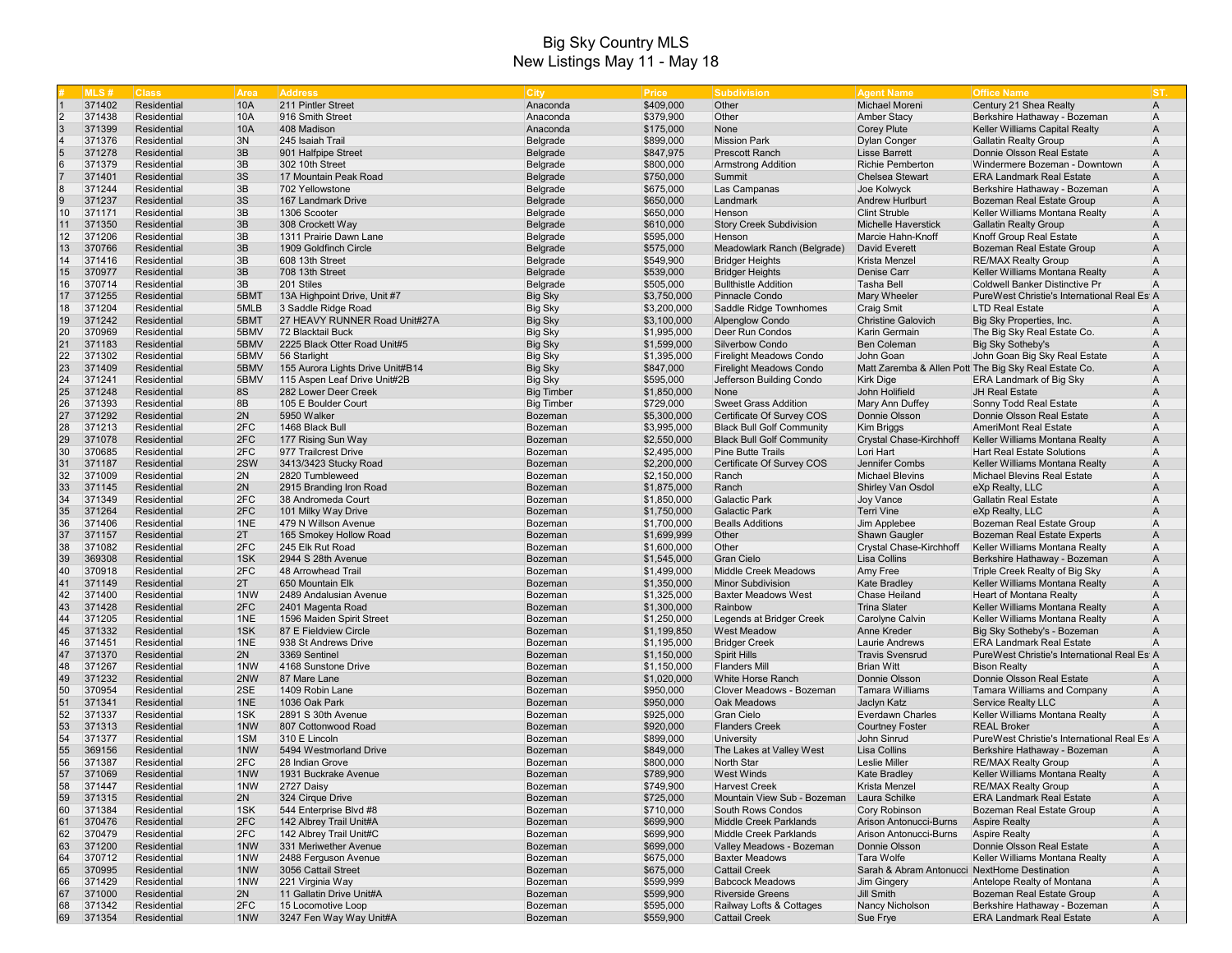|     | MIS#       | <b>Class</b> | Area       | <b>Address</b>                    | <b>City</b>        | Price       | Subdivision                    | <b>Agent Name</b>       | <b>Office Name</b>                           | IST.           |
|-----|------------|--------------|------------|-----------------------------------|--------------------|-------------|--------------------------------|-------------------------|----------------------------------------------|----------------|
| 70  | 371360     | Residential  | 1NW        | 3241 Fen Way Way Unit#B           | Bozeman            | \$559,900   | <b>Cattail Creek</b>           | Sue Frye                | <b>ERA Landmark Real Estate</b>              | $\overline{A}$ |
| 71  | 371250     | Residential  | 1NW        | 3247 Fen Way Way Unit#B           | Bozeman            | \$559,900   | <b>Cattail Creek</b>           | Sue Frye                | <b>ERA Landmark Real Estate</b>              | A              |
| 72  | 371394     | Residential  | 1NW        | 115 Water Lily Drive              | Bozeman            | \$547,500   | Norton Ranch                   | Laurita Green           | <b>RE/MAX Realty Group</b>                   | A              |
| 73  | 371324     | Residential  | 2FC        | 15 Naomi Rose Lane Unit#D         | Bozeman            | \$545,000   | <b>Galactic Park</b>           | Amy Free                | Triple Creek Realty of Big Sky               | Α              |
| 74  | 371363     | Residential  | 1NW        | 2234 Buckrake Avenue              | Bozeman            | \$529,000   | <b>Baxter Square</b>           | T.J. Anderson           | Windermere Bozeman - Downtown                | A              |
| 75  | 371390     | Residential  | 1NW        | 427 Michael Grove Avenue Unit#4   | Bozeman            | \$475,000   | <b>North Meadows</b>           | <b>Leslie Miller</b>    | <b>RE/MAX Realty Group</b>                   | A              |
| 76  | 371122     | Residential  | 1NW        | 2420 Tschache Unit#304            | Bozeman            | \$475,000   | Other                          | Debbie Jamieson         | <b>Bozeman Brokers</b>                       | A              |
| 77  | 371331     | Residential  | 2SW        | 61 Chestnut Grove Avenue          | Bozeman            | \$459,000   | Rea                            | <b>Courtney Foster</b>  | <b>REAL Broker</b>                           | A              |
| 78  | 371107     | Residential  | 1NW        | 427 Michaels Grove Avenue Unit#16 | Bozeman            | \$450,000   | North Meadows                  | <b>Ryan Brewer</b>      | Montana Ranch & Commercial                   | A              |
| 79  | 371221     | Residential  | 1SK        | 476 Enterprise Unit#219           | Bozeman            | \$450,000   | Other                          | Saul Abel               | <b>ERA Landmark Real Estate</b>              | A              |
| 80  | 371339     | Residential  | 1SK        | 476 Enterprise Unit#210           | Bozeman            | \$447,500   | <b>Meadow Creek</b>            | Dan Stone               | <b>Ridgeline Realty</b>                      | A              |
| 81  | 371298     | Residential  | 1SK        | 476 Enterprise Unit#122           | Bozeman            | \$434,900   | <b>Meadow Creek</b>            | <b>Kristen Hoell</b>    | Berkshire Hathaway - Bozeman                 | A              |
| 82  | 371378     | Residential  | 1SM        | 12 E Garfield Street Unit#D4      | Bozeman            | \$430,000   | Sylvan Springs Condo           | <b>Andrew Hurlburt</b>  | Bozeman Real Estate Group                    | Α              |
| 83  | 371238     | Residential  | 1SM        | 719 S Church Unit#4               | Bozeman            | \$399,900   | Dahlinger Court Condo          | Margaret Asay           | <b>Bozeman Brokers</b>                       | Α              |
| 84  | 371101     | Residential  | 10BE       | 3001 Floral                       | <b>Butte</b>       | \$410,000   | Other                          | Gary Shea               | Century 21 Shea Realty                       | A              |
| 85  | 371457     | Residential  | 10BE       | 1812 Massachusetts                | <b>Butte</b>       | \$325,000   | Other                          | Sheri Broudy            | <b>Coldwell Banker Markovich RE</b>          | A              |
| 86  | 371246     | Residential  | 10BE       | 1851 Massachusetts Avenue         | <b>Butte</b>       | \$289,000   | None                           | <b>Markee Richards</b>  | <b>Platinum Real Estate</b>                  | A              |
| 87  | 371236     | Residential  | 10BW       | 1620 Dewey                        | <b>Butte</b>       | \$289,000   | <b>Bellevue Addition Butte</b> | Kristi Markovich        | Coldwell Banker Markovich RE                 | A              |
| 88  | 371441     | Residential  | 10BNE      | 101 W Quartz Street Unit#N-1A     | <b>Butte</b>       | \$231,000   | None                           | Cameron Beardslee       | <b>Butte Real Estate Group</b>               | A              |
| 89  | 371454     | Residential  | 10BE       | 1742 Thomas                       | <b>Butte</b>       | \$185,000   | Other                          | Sheri Broudy            | Coldwell Banker Markovich RE                 | A              |
| 90  | 370898     | Residential  | 7MM        | 191 Sheep Creek Road              | Cameron            | \$1,249,000 | Sportsmans Paradise            | Jamie Roberts           | Berkshire Hathaway - Bozeman                 | A              |
| 91  | 371408     | Residential  | 4MA        | 105 Mid Way                       | Churchill          | \$585,000   | <b>Minor Subdivision</b>       | Curt VanDyken           | <b>Venture West Realty</b>                   | A              |
| 92  | 371318     | Residential  | 12M        | 108 Forest Park Drive             | Clancy             | \$850,000   | Other                          | Deborah Whitcomb        | Berkshire Hathaway - Helena                  | A              |
| 93  | 370913     | Residential  | 12M        | 691 Rock Creek Road               | Clinton            | \$1,775,000 | Other                          | Lisa Prugh              | <b>Heart of Montana Realty</b>               | A              |
| 94  | 371286     | Residential  | 6SV        | 306 W Main Street                 | Clyde Park         | \$539,500   | Clyde Park Original Plat       | <b>Bruce Lay</b>        | <b>Maverick Realty</b>                       | A              |
| 95  | 370978     | Residential  | 12M        | 140 Annin Avenue                  | Columbus           | \$415,000   | Other                          | <b>Mark Nardin</b>      | Engel & Volkers - Livingston                 | A              |
| 96  | 371271     | Residential  | <b>12M</b> | 3115 Arrow                        | Craig              | \$699,000   | None                           | <b>Ben Cannon</b>       | United Country Montana Prop.                 | A              |
| 97  | 371290     | Residential  | 7B         | 500 Trista Drive                  | Dillon             | \$1,325,000 | Other                          | Mary Ann Nicholas       | Beaverhead Home and Ranch RE                 | A              |
| 98  | 370892     | Residential  | 12M        | 243 Cloudnine                     | Dillon             | \$770,000   | Other                          | Holly Ann Hansen        | <b>Obsidian Realty Group</b>                 | A              |
| 99  | 371327     | Residential  | 7B         | 6200 Mt Highway 91 N              | Dillon             | \$400,000   | Other                          | Corinne Welborn         | Best of The West Properties                  | A              |
|     | 100 371319 | Residential  | 7B         | 15 N Walnut                       | Dillon             | \$380,000   | Other                          | Emma Johnson            | <b>Venture West Realty</b>                   | A              |
|     | 101 371234 | Residential  | 7B         | 175 Johnson Avenue                | Dillon             | \$339,000   | Other                          | <b>Carol Stancliff</b>  | Beaverhead Home and Ranch RE                 | A              |
|     | 102 371328 | Residential  | 7B         | 217 S Atlantic                    | Dillon             | \$310,000   | None                           | <b>Grady Holt</b>       | Beaverhead Home and Ranch RE                 | A              |
|     | 103 371420 | Residential  | 7B         | 335 S Dakota Street               | Dillon             | \$275,000   | Other                          | Mary Ann Nicholas       | Beaverhead Home and Ranch RE                 | A              |
|     | 104 371195 | Residential  | 7B         | 325 W Glendale                    | <b>Dillon</b>      | \$215,000   | <b>West Park Addition</b>      | <b>Bill Louis</b>       | <b>Obsidian Realty Group</b>                 | A              |
|     | 105 371404 | Residential  | 12M        | 6095 Rosendale Road               | East Helena        | \$1,399,000 | None                           | Dawn Marrie             | Big Sky Brokers, LLC                         | A              |
|     | 106 371352 | Residential  | 6PVW       | 101 Hercules Road                 | Emigrant           | \$1,200,000 | Glastonbury                    | Jessica Sarrazin        | <b>ERA Landmark Western Land</b>             | A              |
|     | 107 371233 | Residential  | 7M         | 136 Jack Creek Rd                 | Ennis              | \$2,800,000 | None                           | <b>Bill Mercer</b>      | <b>RE/MAX Mountain Property</b>              | A              |
|     | 108 370966 | Residential  | 7MM        | 324 E Hugel                       | Ennis              | \$2,500,000 | <b>Ennis Original Plat</b>     | <b>Tim Beardsley</b>    | Berkshire Hathaway - Ennis                   | A              |
|     | 109 368572 | Residential  | 7MM        | 147 Hayfield Loop Trail           | Ennis              | \$1,900,000 | Shining Mountain Unit II       | Laura Gilmore           | <b>RE/MAX Mountain Property</b>              | A              |
|     | 110 371240 | Residential  | 7MM        | 220 Montana Way                   | Ennis              | \$998,500   | Pronghorn Meadows              | Dot Merrill             | Keller Williams Western MT - Big Sky         | A              |
|     | 111 371344 | Residential  | 7MM        | 161 TBD Bobcat Trail              | Ennis              | \$665,000   | <b>Shining Mountain Unit I</b> | <b>Kristie Vessey</b>   | Keller Williams Western MT - Big Sky         | A              |
|     | 112 371348 | Residential  | 7MM        | 112 TBD Foothill Traill           | Ennis              | \$549,000   | Shining Mountain Unit II       | Kristie Vessey          | Keller Williams Western MT - Big Sky         | A              |
|     | 113 371212 | Residential  | 6G         | <b>TBD Mol Heron Creek Road</b>   | Gardiner           | \$3,499,000 | None                           | <b>Rick Eisen</b>       | Legacy Lands, LLC                            | A              |
|     | 114 371192 | Residential  | <b>12M</b> | 1109 9th Avenue                   | Helena             | \$639,900   | None                           | Colette Holstine        | <b>RE/MAX Premier</b>                        | A              |
|     | 115 371380 | Residential  | 12M        | 2157 Alpine Drive                 | Helena             | \$225,000   | <b>Wheatland Hills</b>         | <b>Katherine Brooks</b> | Coldwell Banker Markovich RE                 | Α              |
|     | 116 371442 | Residential  | 12M        | 1245 Sarpy Creek Rd               | Hysham             | \$1,795,000 | None                           | Jason Mascari           | Montana Land Buyer Realty                    | A              |
|     | 117 371091 | Residential  | 6PVE       | 35 Wilson Road                    | Livingston         | \$1,895,000 | <b>Elbow Creek</b>             | Madison Goodson         | <b>Maverick Realty</b>                       | A              |
|     | 118 371197 | Residential  | 6SW        | 71 Merrill                        | Livingston         | \$1,695,000 | <b>Paradise Acres</b>          | <b>Wendy Wood</b>       | Yellowstone Real Estate Group                | A              |
|     | 119 371185 | Residential  | 6C         | 623 S 12th Street                 | Livingston         | \$695,000   | <b>Parkside Addition</b>       | <b>Charlie Eubank</b>   | <b>Small Dog Realty</b>                      | A              |
|     | 120 370943 | Residential  | 6C         | 901 Scenic Trail Unit#15          | Livingston         | \$555,000   | NorthTown                      | Susie Hutchison         | Windermere Bozeman - Downtown                | A              |
|     | 121 370947 | Residential  | 6C         | 901 Scenic Trail Unit#16          | Livingston         | \$555,000   | NorthTown                      | Susie Hutchison         | Windermere Bozeman - Downtown                | A              |
|     | 122 370941 | Residential  | 6C         | 901 Scenic Trail Unit#14          | Livingston         | \$555,000   | NorthTown                      | Susie Hutchison         | Windermere Bozeman - Downtown                | A              |
| 123 | 370485     | Residential  | 6C         | 615 N 11th Street                 | Livingston         | \$538,000   | <b>Palace Addition</b>         | Deb Kelly               | <b>ERA Landmark Western Land</b>             | A              |
|     | 124 371304 | Residential  | 6C         | 109 Bickford Lane                 | Livingston         | \$445,000   | Other                          | Michelle Becker         | <b>Maverick Realty</b>                       | A              |
|     | 125 371346 | Residential  | 6C         | 431 S 11th Street                 | Livingston         | \$399,000   | <b>Park Addition</b>           | Gillian Swanson         | ERA Landmark Western Land                    | A              |
|     | 126 371224 | Residential  | 6C         | 103 N M Street                    | Livingston         | \$299,000   | Livingston Riverside           | Joyce Miller            | Joyce Miller Montana Realty                  | Α              |
|     | 127 371419 | Residential  | 6SW        | 315 S D                           | Livingston         | \$249,000   | None                           | Grace Beers             | Yellowstone Real Estate Group                | A              |
|     | 128 371068 | Residential  | 4MC        | 194 E Shade Tree Lane             | Manhattan          | \$1,275,000 | <b>Pioneer Crossing</b>        | Nancy Clark             | <b>AmeriMont Real Estate</b>                 | A              |
|     | 129 369368 | Residential  | 4MC        | 213 Spruce Street                 | Manhattan          | \$999,000   | <b>Martys Addition</b>         | Carissa Paulson         | <b>ERA Landmark Real Estate</b>              | A              |
|     | 130 368930 | Residential  | 4MC        | 301 N Broadway Street             | Manhattan          | \$750,000   | Manhattan                      | Nancy Clark             | <b>AmeriMont Real Estate</b>                 | A              |
|     | 131 371186 | Residential  | 4MN        | 2117 Nixon Gulch Road             | Manhattan          | \$750,000   | Other                          | <b>Ashley Taylor</b>    | <b>Tamara Williams and Company</b>           | A              |
|     | 132 371322 | Residential  | 7MM        | 279 N Beartrap Canyon             | Norris             | \$1,495,000 | None                           | <b>Travis Svensrud</b>  | PureWest Christie's International Real Est A |                |
|     | 133 371256 | Residential  | 12M        | 58 Spruce                         | Park City          | \$774,900   | Other                          | <b>Stacie Wells</b>     | Modern Montana Real Estate                   | A              |
|     | 134 371359 | Residential  | 6PVE       | 22 Bullion Bench Road             | Pray               | \$2,500,000 | Other                          | <b>Tracy Raich</b>      | Raich Montana Properties, LLC                | A              |
|     | 135 371398 | Residential  | 6PVE       | 1445 E River Road                 | Pray               | \$1,850,000 | Mill Creek Heights             | Lauren Dalzell          | <b>Small Dog Realty</b>                      | A              |
|     | 136 371403 | Residential  | 7MR        | 81 Ramshorn Creek Road            | Sheridan           | \$638,000   | Other                          | Dawn Buttrey            | <b>Resolute Roots Realty</b>                 | A              |
|     | 137 371297 | Residential  | 12M        | 5109 Eastside Hwy                 | Stevensville       | \$749,900   | None                           | Valerie Nielson         | Century 21 Shea Realty                       | A              |
|     | 138 371253 | Residential  | 9TB        | 189 Rolling Prairie Way           | <b>Three Forks</b> | \$649,900   | Village at Elk Ridge           | Lisa Garrison           | Windermere Bozeman - Downtown                | A              |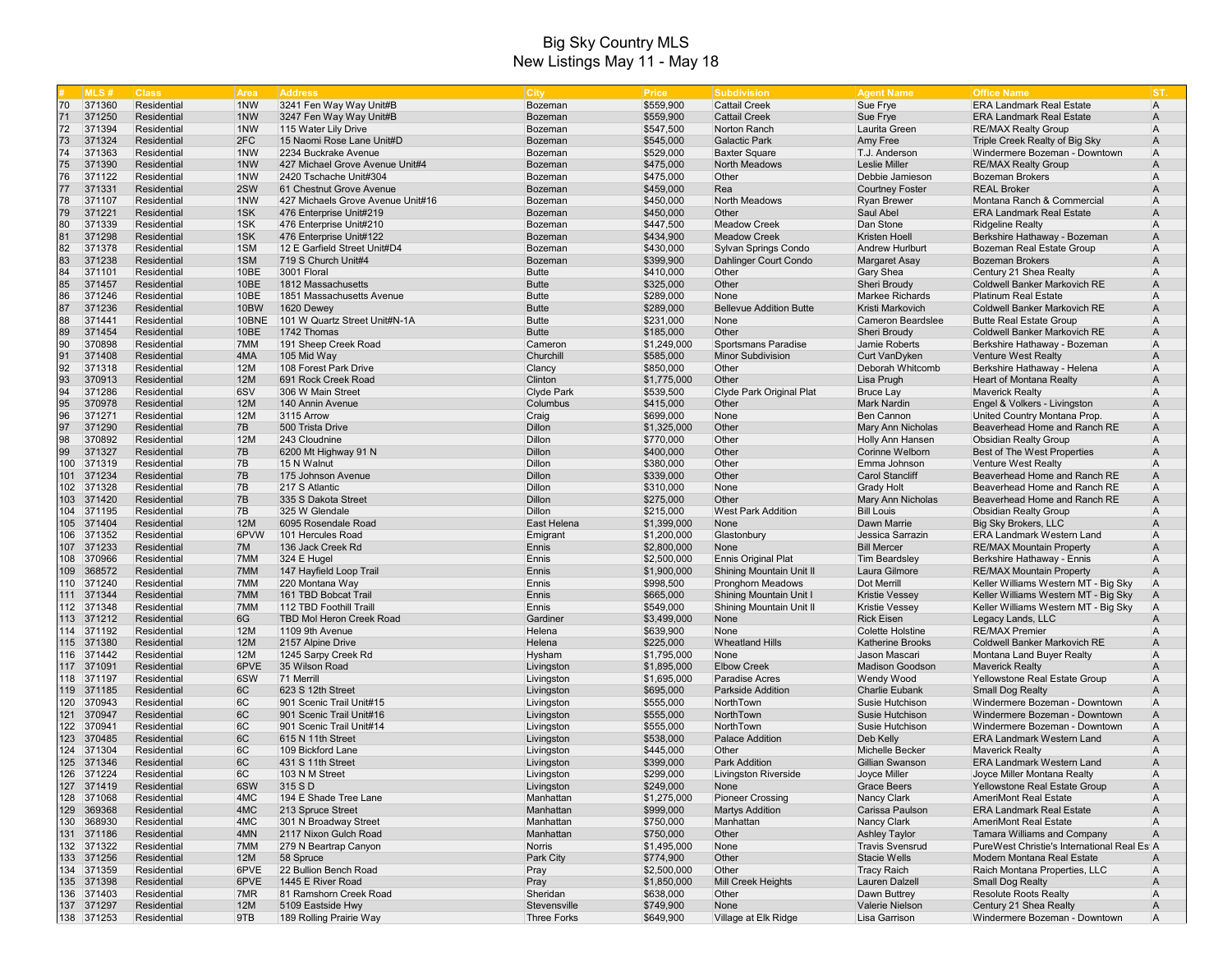| 139 371288<br><b>40</b><br><b>521 E Neal</b><br><b>Three Forks</b><br>\$565,000<br>Amy Clark<br><b>RE/MAX Premier</b><br>$\overline{A}$<br>Residential<br>None<br>140 371125<br><b>9A</b><br>26 Silver Sage Road<br>Townsend<br>\$899,000<br>Residential<br>Other<br>Jacob Cartwright<br><b>Crosscurrent Real Estate</b><br>$\overline{A}$<br>141 371275<br>7MR<br>Residential<br>3847 Mt Highway 287<br><b>Twin Bridges</b><br>\$598,500<br>Other<br><b>Karen Talley</b><br><b>Clear Creek Realty</b><br>$\mathsf{A}$<br>142 371338<br>12M<br>\$399,900<br>Residential<br>61 Dear Lane Loop<br>Vaughn<br>Other<br>Lynn Kenyon<br>Live in Montana Real Estate<br>$\overline{A}$<br>143 371294<br><b>10W</b><br>215 Williams<br>Walkerville<br>\$229,000<br>Residential<br>None<br>Kelly Anne Hovan<br><b>Butte Real Estate Group</b><br>$\mathsf{A}$<br>144 371391<br>7J<br>607 1st Street W<br>\$399,000<br>Other<br>Residential<br>Whitehall<br>Dawn Lewton<br>McLeod Real Estate Group, LLC<br>A<br>145 371252<br>6SV<br>310 Hannaford Street S<br>\$350,000<br>Residential<br>Wilsall<br>Other<br>Clarissa Higton<br>Coldwell Banker Distinctive Pr<br>$\mathsf{A}$<br>146 371155<br>1SM<br>\$2,899,999<br><b>Park Addition</b><br>Multi-Family<br>201 S 3rd Avenue<br>Bozeman<br><b>Tom Clark</b><br><b>Realestator Group</b><br>A<br>147 371228<br>1NE<br>\$810,000<br>Multi-Family<br>514 N 19th Avenue<br>Bozeman<br><b>Grafs 1st Addition</b><br><b>Kelley Wathne</b><br><b>Obsidian Realty Group</b><br>$\overline{A}$<br><b>Butte</b><br>148 371412<br>Multi-Family<br>10BWM<br>609 W Park Street W<br>\$315,000<br>None<br><b>Russ Schwandt</b><br><b>Homestead Real Estate</b><br>A<br>149 371106<br>\$345,000<br>Land<br>7MR<br>Lot 1 Reservoir Outlook Lane<br>Alder<br>Other<br><b>Nicholette Picken</b><br>Berkshire Hathaway - Sheridan<br>A<br>10A<br>\$200,000<br>150 371371<br>Land<br>TBD Blue Eyed Nellie Gulch<br>Anaconda<br>None<br>Nick Dodge<br><b>Clearwater Montana Properties</b><br>A<br>151 371437<br>10A<br>\$195,000<br>Amy Clark<br>Land<br>303 Highpark<br>Anaconda<br>None<br><b>RE/MAX Premier</b><br>$\overline{A}$<br>152 371231<br>10A<br>\$195,000<br>Land<br>545 Highpark<br>Anaconda<br>Other<br>Michael Moreni<br>Century 21 Shea Realty<br>$\overline{A}$<br>153 370665<br>10A<br>tbd Whipperwill Trail<br>\$105,000<br><b>Clearwater Montana Properties</b><br>Land<br>Anaconda<br>Nick Dodge<br>$\overline{A}$<br>None<br>154 371168<br>5MLB<br>Certificate Of Survey COS<br>$\overline{A}$<br>Land<br>tbd Jack Creek Road<br>Big Sky<br>\$19,500,000<br>Jeff Helms<br>The Big Sky Real Estate Co.<br>5CS<br>155 371180<br><b>TBD Tract 1A</b><br>\$4,250,000<br>Land<br><b>Big Sky</b><br>None<br>Ryan Kulesza<br><b>L&amp;K Real Estate</b><br>$\overline{A}$<br>2NW<br>156<br>370990<br>1875 Love Lane<br>Land<br>\$4,800,000<br>None<br><b>Tom Starner</b><br><b>Starner Commercial Real Estate</b><br>A<br>Bozeman<br>157 371434<br>Land<br>2N<br><b>Minor Subdivision</b><br>$\overline{A}$<br>Lot 1 Valley Ridge Road<br>Bozeman<br>\$1,950,000<br><b>Andrew Hurlburt</b><br>Bozeman Real Estate Group<br>158 371229<br>2NW<br>\$675,000<br>Land<br><b>TBD Sentinel Drive</b><br>Bozeman<br><b>Spirit Hills</b><br>Meredith Johnson<br>Meredith Johnson Real Estate<br>A<br>159 371293<br>Land<br>1SK<br>\$399,000<br><b>Bobby Goodman</b><br>Lot 11 Jacobs Street<br>Bozeman<br>Southbridge<br>Windermere Bozeman - Downtown<br>$\mathsf{A}$<br>160 371449<br>1SK<br>\$349,000<br>Land<br>L12 B1 S 22nd Avenue<br>Bozeman<br>Southbridge<br>Jason Basye<br>Bozeman Real Estate Group<br>$\overline{A}$<br>161 371225<br>10BWM Tract H Beef Trail<br><b>Butte</b><br>\$1,500,000<br>Denise Kelly<br><b>RE/MAX Premier</b><br>$\overline{A}$<br>Land<br>None<br>162 371216<br><b>Butte</b><br>\$1,000,000<br>Land<br>10BWM<br>Tract F Beef Trail Estates<br>None<br>Denise Kelly<br><b>RE/MAX Premier</b><br>A<br>163 370670<br>10BW<br><b>TBD Warren</b><br><b>Butte</b><br>\$475,000<br>Land<br>Other<br><b>Bonnie Hawke</b><br>Berkshire Hathaway - Butte<br>$\mathsf{A}$<br>164 371218<br>7M<br>lots 8 & 9 Sportsmans Paradise - Wagon Track<br>\$479,500<br>Land<br>Cameron<br><b>Sportsmans Paradise</b><br>Doug Hamilton<br><b>Real Estate Services</b><br>A<br>165 371321<br>7M<br>\$130,000<br>Certificate Of Survey COS<br>Land<br>24 OLD MT HWY 10<br>Cardwell<br>Karen Burtch<br><b>Mountain View Real Estate</b><br>$\overline{A}$<br>166 371309<br>7J<br>Land<br>42 OLD MT HWY 10 E<br>Cardwell<br>\$95,000<br>Certificate Of Survey COS<br>Karen Burtch<br><b>Mountain View Real Estate</b><br>A<br>167 371414<br>12M<br>\$399,000<br>Land<br>145 Prewett Creek Lane<br>Cascade<br>Other<br>Jenna Simanton<br>Berkshire Hathaway - Helena<br>$\overline{A}$<br>168 371382<br>12M<br>\$220,000<br>Land<br>99 Dearborn River Road<br>Cascade<br>None<br><b>Trampus Corder</b><br>Corder & Associates<br>$\overline{A}$<br>169 370976<br>7MM<br>300 E Hugel Street<br>Ennis<br>\$600,000<br>Ennis Original Plat<br>Berkshire Hathaway - Ennis<br>Land<br><b>Tim Beardsley</b><br>$\overline{A}$<br>170 371430<br>7MM<br>\$185,000<br>Shining Mountain Unit I<br>Land<br>Lot 39 Shining Mountains I<br>Ennis<br>Toni Bowen<br><b>ERA Landmark Arrow RE</b><br>A<br>7MM<br>171 371301<br>Land<br>Lot 62 Pronghorn Meadows Montana Way<br>Ennis<br>\$185,000<br><b>Michael Stem</b><br><b>Pronghorn Meadows</b><br>Windermere Bozeman - Downtown<br>A<br>172 371299<br>7M<br>\$149,000<br>$\overline{A}$<br>Land<br><b>TBD Montana Way</b><br>Ennis<br><b>Pronghorn Meadows</b><br><b>Amber Stacy</b><br>Berkshire Hathaway - Bozeman<br>173 371413<br>Land<br>7MM<br>Lot 17 Block 9 North Forty Sub<br>Ennis<br>\$79,900<br>North Forty<br>Lisa Roberts<br>Engel & Volkers - Ennis<br>$\mathsf{A}$<br>174 371184<br>12M<br>\$299,900<br>Land<br>752 Tripp Trail<br>Eureka<br>Other<br>Lynn Kenyon<br>Live in Montana Real Estate<br>A<br>6SW<br>175 371287<br>Land<br><b>NHN Frontage Road</b><br>Livingston<br>\$949,000<br>None<br>Vinny Delgado<br><b>Fay Ranches</b><br>$\mathsf{A}$<br>176 371247<br>Land<br>6SW<br>TBD Box Canyon Road<br>\$399,000<br>Livingston<br>Yellowstone Basin Properties<br>Signe Lahren<br>Berkshire Hathaway Livingston<br>A<br>177 370932<br>6SW<br>\$390,000<br>Land<br>94 Canyon View<br>Livingston<br>Pomajbo<br>Tim Ford<br><b>Bozeman Brokers</b><br>$\mathsf{A}$<br>178 371383<br>6NW<br>4 Absaroka View Drive<br>Livingston<br>\$349,900<br>Other<br>Land<br><b>Brooke Weimer</b><br><b>ERA Landmark Western Land</b><br>A<br>179 371436<br>4MA<br>\$699,000<br>$\overline{A}$<br>Land<br>478 Pacer Landing<br>Manhattan<br>Other<br><b>Amber Stacy</b><br>Berkshire Hathaway - Bozeman<br>180 371343<br>7MM<br>Lot 76 Shining Mountains West<br>\$349,900<br>Land<br><b>McAllister</b><br>Shining Mountain West<br>Dot Merrill<br>Keller Williams Western MT - Big Sky<br>A<br>181 371266<br>12M<br>\$200,000<br>Land<br>Lot 10 A Equestrian Way<br>Park City<br>Other<br><b>Stacie Wells</b><br>Modern Montana Real Estate<br>A<br><b>12M</b><br>182 371263<br>Land<br>Lot 9A Schreiner Rd Road<br>Park City<br>\$200,000<br>Other<br><b>Stacie Wells</b><br>Modern Montana Real Estate<br>$\overline{A}$<br>183 371325<br>12M<br>Land<br>lot 137 Sunrise Dr<br><b>Reed Point</b><br>\$130,000<br>Other<br><b>Brenda Wood</b><br>eXp Realty, LLC<br>$\overline{A}$<br>184 371118<br>12M<br>\$49,000<br>Land<br><b>TBD N Crawford</b><br><b>Reed Point</b><br>Other<br>Ruthie Johnson<br>eXp Realty, LLC<br>$\overline{A}$<br>185 371353<br>9TB<br>\$430,000<br><b>Rolling Glen Ranch</b><br>Land<br>Lot 66 and 67 Bluebell<br><b>Three Forks</b><br>Kristine Hewuse<br><b>Black Diamond Montana</b><br>$\overline{A}$<br>186 371239<br>9TB<br>9 Bluebell Road<br>\$185,000<br>Rolling Glen Ranch<br>$\overline{A}$<br>Land<br><b>Three Forks</b><br>Dylan Conger<br><b>Gallatin Realty Group</b><br>9TB<br>187 371188<br>\$140,000<br><b>Wheatland Meadows</b><br>Windermere Bozeman - Downtown<br>Land<br><b>TBD Star View Drive</b><br><b>Three Forks</b><br><b>Richie Pemberton</b><br>$\mathsf{A}$<br>4TP<br>188<br>371355<br>\$79,900<br>M.A.P.S., P.L.L.C.<br>$\overline{A}$<br>Land<br>Lot 93 Round Pole Road<br><b>Three Forks</b><br><b>Ponderosa Pines</b><br>Tony Novotny, P.L.S.<br>4TP<br>189 371303<br>Land<br>\$60,000<br>Lot 129 TBD Round Pole<br><b>Three Forks</b><br><b>Ponderosa Pines</b><br>J.R. Tonjum<br><b>Venture West Realty</b><br>$\mathsf{A}$<br><b>9A</b><br>190 371280<br>\$440,000<br><b>Clearwater Montana Properties</b><br>Land<br><b>NHN Ridge Road</b><br>Townsend<br>Other<br>Leanne Bodell<br>A<br><b>9A</b><br>191 371112<br>Land<br><b>TBD Silos</b><br>Townsend<br>\$425,000<br>Other<br>Aubrey Roth<br><b>Realty Executives of Gallatin County</b><br>$\mathsf{A}$<br>192 370919<br><b>9A</b><br>Townsend<br>\$250,000<br>Land<br>46a Paydirt Lane<br>Silo Acres<br>Jeannie Steele<br>J Steele Realty<br>A<br><b>9A</b><br>193 371458<br>\$235,000<br>Land<br>Lot 6 Fritsche Lane<br>Townsend<br><b>Valley View Estates</b><br>Jim Woodley<br><b>ERA Landmark Real Estate</b><br>$\mathsf{A}$<br><b>9A</b><br>194 371455<br>Land<br>Townsend<br>\$235,000<br>Lot 5 Fritsche Lane<br><b>Valley View Estates</b><br>Jim Woodley<br><b>ERA Landmark Real Estate</b><br>A<br>195 371345<br><b>9A</b><br>\$232,000<br>Land<br>TBD Alaska Trail<br>Townsend<br>Other<br>Amy Free<br>Triple Creek Realty of Big Sky<br>A<br>196 371453<br>Land<br>7J<br>TBD Mills Road<br>Whitehall<br>\$109,000<br>Other<br>Jenny Hershberger Bushm Bozeman Real Estate Experts<br>A<br>197 371178<br>Certificate Of Survey COS<br>7J<br>\$54,900<br>25 N Centurion Way<br>Whitehall<br><b>Bert Brandon</b><br><b>Realty One Group Peak</b><br>$\mathsf{A}$<br>Land<br>198 371410<br>2T<br>661 Woodchuck Road<br>\$2,995,000<br>Jeremy Seglem<br>Big Sky Sotheby's - Bozeman<br>Farm and Ranch<br>Bozeman<br>Other<br>A<br>\$1,850,000<br>Mary Ann Nicholas<br>199 371147<br>7B<br>4325 Old Stage<br>Dillon<br>Beaverhead Home and Ranch RE<br>Farm and Ranch<br>A<br>200 371439<br>12M<br>TBD North Two Bear Rd<br>Michael Sedgwick<br>Hayden Outdoors Real Estate<br>Farm and Ranch<br>Fromberg<br>\$2,300,000<br>$\overline{A}$<br>201 370899<br><b>Commercial Lease</b><br>3N<br>379 Briar Place<br>\$4,500<br><b>Belgrade Gardens</b><br><b>Amber Stacy</b><br>Berkshire Hathaway - Bozeman<br>Belgrade<br>$\mathsf{A}$<br>202 371076<br>2FC<br>7720 Shedhorn Drive Unit#D<br>\$22<br><b>Sterling CRE Advisors</b><br><b>Commercial Lease</b><br>Bozeman<br><b>Ryan Springer</b><br>$\overline{A}$<br>203 371257<br>\$20<br><b>Commercial Lease</b><br>1SK<br>Bozeman<br>Marley McKenna<br>McKenna Adams Commercial<br>985 Technology<br>$\mathsf{A}$<br>204 370746<br>1NE<br>770 Osterman Drive Unit B<br>\$14<br>Donnie Olsson<br>Donnie Olsson Real Estate<br>$\overline{A}$<br><b>Commercial Lease</b><br>Bozeman<br>\$12<br>205 371381<br><b>Commercial Lease</b><br><b>12M</b><br>9950 Long Acres Lane<br>Missoula<br><b>Terri McGillis</b><br>Real Estate Montana & Co<br>$\mathsf{A}$<br>206 371326<br>10A<br>300 W Park Avenue<br>\$329,000<br>Nikki Corr<br>Keller Williams Capital Realty<br>Commercial<br>Anaconda<br>A<br>3S<br>207 371198<br>Commercial<br>160 Mactavish Lane<br>Belgrade<br>\$2,990,000<br>Sue Frye<br><b>ERA Landmark Real Estate</b><br>$\mathsf{A}$ | MIS# | <b>Class</b> | Area | <b>Address</b> | <b>City</b> | Price | <b>Subdivision</b> | <b>Agent Name</b> | <b>Office Name</b> | <b>IST</b> |
|-------------------------------------------------------------------------------------------------------------------------------------------------------------------------------------------------------------------------------------------------------------------------------------------------------------------------------------------------------------------------------------------------------------------------------------------------------------------------------------------------------------------------------------------------------------------------------------------------------------------------------------------------------------------------------------------------------------------------------------------------------------------------------------------------------------------------------------------------------------------------------------------------------------------------------------------------------------------------------------------------------------------------------------------------------------------------------------------------------------------------------------------------------------------------------------------------------------------------------------------------------------------------------------------------------------------------------------------------------------------------------------------------------------------------------------------------------------------------------------------------------------------------------------------------------------------------------------------------------------------------------------------------------------------------------------------------------------------------------------------------------------------------------------------------------------------------------------------------------------------------------------------------------------------------------------------------------------------------------------------------------------------------------------------------------------------------------------------------------------------------------------------------------------------------------------------------------------------------------------------------------------------------------------------------------------------------------------------------------------------------------------------------------------------------------------------------------------------------------------------------------------------------------------------------------------------------------------------------------------------------------------------------------------------------------------------------------------------------------------------------------------------------------------------------------------------------------------------------------------------------------------------------------------------------------------------------------------------------------------------------------------------------------------------------------------------------------------------------------------------------------------------------------------------------------------------------------------------------------------------------------------------------------------------------------------------------------------------------------------------------------------------------------------------------------------------------------------------------------------------------------------------------------------------------------------------------------------------------------------------------------------------------------------------------------------------------------------------------------------------------------------------------------------------------------------------------------------------------------------------------------------------------------------------------------------------------------------------------------------------------------------------------------------------------------------------------------------------------------------------------------------------------------------------------------------------------------------------------------------------------------------------------------------------------------------------------------------------------------------------------------------------------------------------------------------------------------------------------------------------------------------------------------------------------------------------------------------------------------------------------------------------------------------------------------------------------------------------------------------------------------------------------------------------------------------------------------------------------------------------------------------------------------------------------------------------------------------------------------------------------------------------------------------------------------------------------------------------------------------------------------------------------------------------------------------------------------------------------------------------------------------------------------------------------------------------------------------------------------------------------------------------------------------------------------------------------------------------------------------------------------------------------------------------------------------------------------------------------------------------------------------------------------------------------------------------------------------------------------------------------------------------------------------------------------------------------------------------------------------------------------------------------------------------------------------------------------------------------------------------------------------------------------------------------------------------------------------------------------------------------------------------------------------------------------------------------------------------------------------------------------------------------------------------------------------------------------------------------------------------------------------------------------------------------------------------------------------------------------------------------------------------------------------------------------------------------------------------------------------------------------------------------------------------------------------------------------------------------------------------------------------------------------------------------------------------------------------------------------------------------------------------------------------------------------------------------------------------------------------------------------------------------------------------------------------------------------------------------------------------------------------------------------------------------------------------------------------------------------------------------------------------------------------------------------------------------------------------------------------------------------------------------------------------------------------------------------------------------------------------------------------------------------------------------------------------------------------------------------------------------------------------------------------------------------------------------------------------------------------------------------------------------------------------------------------------------------------------------------------------------------------------------------------------------------------------------------------------------------------------------------------------------------------------------------------------------------------------------------------------------------------------------------------------------------------------------------------------------------------------------------------------------------------------------------------------------------------------------------------------------------------------------------------------------------------------------------------------------------------------------------------------------------------------------------------------------------------------------------------------------------------------------------------------------------------------------------------------------------------------------------------------------------------------------------------------------------------------------------------------------------------------------------------------------------------------------------------------------------------------------------------------------------------------------------------------------------------------------------------------------------------------------------------------------------------------------------------------------------------------------------------------------------------------------------------------------------------------------------------------------------------------------------------------------------------------------------------------------------------------------------------------------------------------------------------------------------------------------------------------------------------------------------------------------------------------------------------------------------------------------------------------------------------------------------------------------------------------------------------------------------------------------------------------------------------------------------------------------------------------------------------------------------------------------------------------------------------------------------------------------------------------------------------------------------------------------------------------------------------------------------------------------------------------------------------------------------------------------------------------------------------------------------------------------------------------------------------------------------------------------------------------------------------------------------------------------------------------------------------------------------------------------------------------------------------------------------------------------------------------------------------------------------------------------------------------------------------------------------------------------------------------------------------------------------------------------------------------------------------------------------------------------------------------------------------------------------------------------------------------------------------------------------------------------------------------------------------------------------------------------------------------------------------------------------------------------------------------------------------------------------------------------------------------------------------------------------------------------------------------------------------------------------|------|--------------|------|----------------|-------------|-------|--------------------|-------------------|--------------------|------------|
|                                                                                                                                                                                                                                                                                                                                                                                                                                                                                                                                                                                                                                                                                                                                                                                                                                                                                                                                                                                                                                                                                                                                                                                                                                                                                                                                                                                                                                                                                                                                                                                                                                                                                                                                                                                                                                                                                                                                                                                                                                                                                                                                                                                                                                                                                                                                                                                                                                                                                                                                                                                                                                                                                                                                                                                                                                                                                                                                                                                                                                                                                                                                                                                                                                                                                                                                                                                                                                                                                                                                                                                                                                                                                                                                                                                                                                                                                                                                                                                                                                                                                                                                                                                                                                                                                                                                                                                                                                                                                                                                                                                                                                                                                                                                                                                                                                                                                                                                                                                                                                                                                                                                                                                                                                                                                                                                                                                                                                                                                                                                                                                                                                                                                                                                                                                                                                                                                                                                                                                                                                                                                                                                                                                                                                                                                                                                                                                                                                                                                                                                                                                                                                                                                                                                                                                                                                                                                                                                                                                                                                                                                                                                                                                                                                                                                                                                                                                                                                                                                                                                                                                                                                                                                                                                                                                                                                                                                                                                                                                                                                                                                                                                                                                                                                                                                                                                                                                                                                                                                                                                                                                                                                                                                                                                                                                                                                                                                                                                                                                                                                                                                                                                                                                                                                                                                                                                                                                                                                                                                                                                                                                                                                                                                                                                                                                                                                                                                                                                                                                                                                                                                                                                                                                                                                                                                                                                                                                                                                                                                                                                                                                                                                                                                                                                                                                                                                                                                                                                                                                                                                                                                                                                                                                                                                                                                                                                                                                                                                                                                                                               |      |              |      |                |             |       |                    |                   |                    |            |
|                                                                                                                                                                                                                                                                                                                                                                                                                                                                                                                                                                                                                                                                                                                                                                                                                                                                                                                                                                                                                                                                                                                                                                                                                                                                                                                                                                                                                                                                                                                                                                                                                                                                                                                                                                                                                                                                                                                                                                                                                                                                                                                                                                                                                                                                                                                                                                                                                                                                                                                                                                                                                                                                                                                                                                                                                                                                                                                                                                                                                                                                                                                                                                                                                                                                                                                                                                                                                                                                                                                                                                                                                                                                                                                                                                                                                                                                                                                                                                                                                                                                                                                                                                                                                                                                                                                                                                                                                                                                                                                                                                                                                                                                                                                                                                                                                                                                                                                                                                                                                                                                                                                                                                                                                                                                                                                                                                                                                                                                                                                                                                                                                                                                                                                                                                                                                                                                                                                                                                                                                                                                                                                                                                                                                                                                                                                                                                                                                                                                                                                                                                                                                                                                                                                                                                                                                                                                                                                                                                                                                                                                                                                                                                                                                                                                                                                                                                                                                                                                                                                                                                                                                                                                                                                                                                                                                                                                                                                                                                                                                                                                                                                                                                                                                                                                                                                                                                                                                                                                                                                                                                                                                                                                                                                                                                                                                                                                                                                                                                                                                                                                                                                                                                                                                                                                                                                                                                                                                                                                                                                                                                                                                                                                                                                                                                                                                                                                                                                                                                                                                                                                                                                                                                                                                                                                                                                                                                                                                                                                                                                                                                                                                                                                                                                                                                                                                                                                                                                                                                                                                                                                                                                                                                                                                                                                                                                                                                                                                                                                                                                               |      |              |      |                |             |       |                    |                   |                    |            |
|                                                                                                                                                                                                                                                                                                                                                                                                                                                                                                                                                                                                                                                                                                                                                                                                                                                                                                                                                                                                                                                                                                                                                                                                                                                                                                                                                                                                                                                                                                                                                                                                                                                                                                                                                                                                                                                                                                                                                                                                                                                                                                                                                                                                                                                                                                                                                                                                                                                                                                                                                                                                                                                                                                                                                                                                                                                                                                                                                                                                                                                                                                                                                                                                                                                                                                                                                                                                                                                                                                                                                                                                                                                                                                                                                                                                                                                                                                                                                                                                                                                                                                                                                                                                                                                                                                                                                                                                                                                                                                                                                                                                                                                                                                                                                                                                                                                                                                                                                                                                                                                                                                                                                                                                                                                                                                                                                                                                                                                                                                                                                                                                                                                                                                                                                                                                                                                                                                                                                                                                                                                                                                                                                                                                                                                                                                                                                                                                                                                                                                                                                                                                                                                                                                                                                                                                                                                                                                                                                                                                                                                                                                                                                                                                                                                                                                                                                                                                                                                                                                                                                                                                                                                                                                                                                                                                                                                                                                                                                                                                                                                                                                                                                                                                                                                                                                                                                                                                                                                                                                                                                                                                                                                                                                                                                                                                                                                                                                                                                                                                                                                                                                                                                                                                                                                                                                                                                                                                                                                                                                                                                                                                                                                                                                                                                                                                                                                                                                                                                                                                                                                                                                                                                                                                                                                                                                                                                                                                                                                                                                                                                                                                                                                                                                                                                                                                                                                                                                                                                                                                                                                                                                                                                                                                                                                                                                                                                                                                                                                                                                                               |      |              |      |                |             |       |                    |                   |                    |            |
|                                                                                                                                                                                                                                                                                                                                                                                                                                                                                                                                                                                                                                                                                                                                                                                                                                                                                                                                                                                                                                                                                                                                                                                                                                                                                                                                                                                                                                                                                                                                                                                                                                                                                                                                                                                                                                                                                                                                                                                                                                                                                                                                                                                                                                                                                                                                                                                                                                                                                                                                                                                                                                                                                                                                                                                                                                                                                                                                                                                                                                                                                                                                                                                                                                                                                                                                                                                                                                                                                                                                                                                                                                                                                                                                                                                                                                                                                                                                                                                                                                                                                                                                                                                                                                                                                                                                                                                                                                                                                                                                                                                                                                                                                                                                                                                                                                                                                                                                                                                                                                                                                                                                                                                                                                                                                                                                                                                                                                                                                                                                                                                                                                                                                                                                                                                                                                                                                                                                                                                                                                                                                                                                                                                                                                                                                                                                                                                                                                                                                                                                                                                                                                                                                                                                                                                                                                                                                                                                                                                                                                                                                                                                                                                                                                                                                                                                                                                                                                                                                                                                                                                                                                                                                                                                                                                                                                                                                                                                                                                                                                                                                                                                                                                                                                                                                                                                                                                                                                                                                                                                                                                                                                                                                                                                                                                                                                                                                                                                                                                                                                                                                                                                                                                                                                                                                                                                                                                                                                                                                                                                                                                                                                                                                                                                                                                                                                                                                                                                                                                                                                                                                                                                                                                                                                                                                                                                                                                                                                                                                                                                                                                                                                                                                                                                                                                                                                                                                                                                                                                                                                                                                                                                                                                                                                                                                                                                                                                                                                                                                                                               |      |              |      |                |             |       |                    |                   |                    |            |
|                                                                                                                                                                                                                                                                                                                                                                                                                                                                                                                                                                                                                                                                                                                                                                                                                                                                                                                                                                                                                                                                                                                                                                                                                                                                                                                                                                                                                                                                                                                                                                                                                                                                                                                                                                                                                                                                                                                                                                                                                                                                                                                                                                                                                                                                                                                                                                                                                                                                                                                                                                                                                                                                                                                                                                                                                                                                                                                                                                                                                                                                                                                                                                                                                                                                                                                                                                                                                                                                                                                                                                                                                                                                                                                                                                                                                                                                                                                                                                                                                                                                                                                                                                                                                                                                                                                                                                                                                                                                                                                                                                                                                                                                                                                                                                                                                                                                                                                                                                                                                                                                                                                                                                                                                                                                                                                                                                                                                                                                                                                                                                                                                                                                                                                                                                                                                                                                                                                                                                                                                                                                                                                                                                                                                                                                                                                                                                                                                                                                                                                                                                                                                                                                                                                                                                                                                                                                                                                                                                                                                                                                                                                                                                                                                                                                                                                                                                                                                                                                                                                                                                                                                                                                                                                                                                                                                                                                                                                                                                                                                                                                                                                                                                                                                                                                                                                                                                                                                                                                                                                                                                                                                                                                                                                                                                                                                                                                                                                                                                                                                                                                                                                                                                                                                                                                                                                                                                                                                                                                                                                                                                                                                                                                                                                                                                                                                                                                                                                                                                                                                                                                                                                                                                                                                                                                                                                                                                                                                                                                                                                                                                                                                                                                                                                                                                                                                                                                                                                                                                                                                                                                                                                                                                                                                                                                                                                                                                                                                                                                                                                               |      |              |      |                |             |       |                    |                   |                    |            |
|                                                                                                                                                                                                                                                                                                                                                                                                                                                                                                                                                                                                                                                                                                                                                                                                                                                                                                                                                                                                                                                                                                                                                                                                                                                                                                                                                                                                                                                                                                                                                                                                                                                                                                                                                                                                                                                                                                                                                                                                                                                                                                                                                                                                                                                                                                                                                                                                                                                                                                                                                                                                                                                                                                                                                                                                                                                                                                                                                                                                                                                                                                                                                                                                                                                                                                                                                                                                                                                                                                                                                                                                                                                                                                                                                                                                                                                                                                                                                                                                                                                                                                                                                                                                                                                                                                                                                                                                                                                                                                                                                                                                                                                                                                                                                                                                                                                                                                                                                                                                                                                                                                                                                                                                                                                                                                                                                                                                                                                                                                                                                                                                                                                                                                                                                                                                                                                                                                                                                                                                                                                                                                                                                                                                                                                                                                                                                                                                                                                                                                                                                                                                                                                                                                                                                                                                                                                                                                                                                                                                                                                                                                                                                                                                                                                                                                                                                                                                                                                                                                                                                                                                                                                                                                                                                                                                                                                                                                                                                                                                                                                                                                                                                                                                                                                                                                                                                                                                                                                                                                                                                                                                                                                                                                                                                                                                                                                                                                                                                                                                                                                                                                                                                                                                                                                                                                                                                                                                                                                                                                                                                                                                                                                                                                                                                                                                                                                                                                                                                                                                                                                                                                                                                                                                                                                                                                                                                                                                                                                                                                                                                                                                                                                                                                                                                                                                                                                                                                                                                                                                                                                                                                                                                                                                                                                                                                                                                                                                                                                                                                                               |      |              |      |                |             |       |                    |                   |                    |            |
|                                                                                                                                                                                                                                                                                                                                                                                                                                                                                                                                                                                                                                                                                                                                                                                                                                                                                                                                                                                                                                                                                                                                                                                                                                                                                                                                                                                                                                                                                                                                                                                                                                                                                                                                                                                                                                                                                                                                                                                                                                                                                                                                                                                                                                                                                                                                                                                                                                                                                                                                                                                                                                                                                                                                                                                                                                                                                                                                                                                                                                                                                                                                                                                                                                                                                                                                                                                                                                                                                                                                                                                                                                                                                                                                                                                                                                                                                                                                                                                                                                                                                                                                                                                                                                                                                                                                                                                                                                                                                                                                                                                                                                                                                                                                                                                                                                                                                                                                                                                                                                                                                                                                                                                                                                                                                                                                                                                                                                                                                                                                                                                                                                                                                                                                                                                                                                                                                                                                                                                                                                                                                                                                                                                                                                                                                                                                                                                                                                                                                                                                                                                                                                                                                                                                                                                                                                                                                                                                                                                                                                                                                                                                                                                                                                                                                                                                                                                                                                                                                                                                                                                                                                                                                                                                                                                                                                                                                                                                                                                                                                                                                                                                                                                                                                                                                                                                                                                                                                                                                                                                                                                                                                                                                                                                                                                                                                                                                                                                                                                                                                                                                                                                                                                                                                                                                                                                                                                                                                                                                                                                                                                                                                                                                                                                                                                                                                                                                                                                                                                                                                                                                                                                                                                                                                                                                                                                                                                                                                                                                                                                                                                                                                                                                                                                                                                                                                                                                                                                                                                                                                                                                                                                                                                                                                                                                                                                                                                                                                                                                                                               |      |              |      |                |             |       |                    |                   |                    |            |
|                                                                                                                                                                                                                                                                                                                                                                                                                                                                                                                                                                                                                                                                                                                                                                                                                                                                                                                                                                                                                                                                                                                                                                                                                                                                                                                                                                                                                                                                                                                                                                                                                                                                                                                                                                                                                                                                                                                                                                                                                                                                                                                                                                                                                                                                                                                                                                                                                                                                                                                                                                                                                                                                                                                                                                                                                                                                                                                                                                                                                                                                                                                                                                                                                                                                                                                                                                                                                                                                                                                                                                                                                                                                                                                                                                                                                                                                                                                                                                                                                                                                                                                                                                                                                                                                                                                                                                                                                                                                                                                                                                                                                                                                                                                                                                                                                                                                                                                                                                                                                                                                                                                                                                                                                                                                                                                                                                                                                                                                                                                                                                                                                                                                                                                                                                                                                                                                                                                                                                                                                                                                                                                                                                                                                                                                                                                                                                                                                                                                                                                                                                                                                                                                                                                                                                                                                                                                                                                                                                                                                                                                                                                                                                                                                                                                                                                                                                                                                                                                                                                                                                                                                                                                                                                                                                                                                                                                                                                                                                                                                                                                                                                                                                                                                                                                                                                                                                                                                                                                                                                                                                                                                                                                                                                                                                                                                                                                                                                                                                                                                                                                                                                                                                                                                                                                                                                                                                                                                                                                                                                                                                                                                                                                                                                                                                                                                                                                                                                                                                                                                                                                                                                                                                                                                                                                                                                                                                                                                                                                                                                                                                                                                                                                                                                                                                                                                                                                                                                                                                                                                                                                                                                                                                                                                                                                                                                                                                                                                                                                                                                               |      |              |      |                |             |       |                    |                   |                    |            |
|                                                                                                                                                                                                                                                                                                                                                                                                                                                                                                                                                                                                                                                                                                                                                                                                                                                                                                                                                                                                                                                                                                                                                                                                                                                                                                                                                                                                                                                                                                                                                                                                                                                                                                                                                                                                                                                                                                                                                                                                                                                                                                                                                                                                                                                                                                                                                                                                                                                                                                                                                                                                                                                                                                                                                                                                                                                                                                                                                                                                                                                                                                                                                                                                                                                                                                                                                                                                                                                                                                                                                                                                                                                                                                                                                                                                                                                                                                                                                                                                                                                                                                                                                                                                                                                                                                                                                                                                                                                                                                                                                                                                                                                                                                                                                                                                                                                                                                                                                                                                                                                                                                                                                                                                                                                                                                                                                                                                                                                                                                                                                                                                                                                                                                                                                                                                                                                                                                                                                                                                                                                                                                                                                                                                                                                                                                                                                                                                                                                                                                                                                                                                                                                                                                                                                                                                                                                                                                                                                                                                                                                                                                                                                                                                                                                                                                                                                                                                                                                                                                                                                                                                                                                                                                                                                                                                                                                                                                                                                                                                                                                                                                                                                                                                                                                                                                                                                                                                                                                                                                                                                                                                                                                                                                                                                                                                                                                                                                                                                                                                                                                                                                                                                                                                                                                                                                                                                                                                                                                                                                                                                                                                                                                                                                                                                                                                                                                                                                                                                                                                                                                                                                                                                                                                                                                                                                                                                                                                                                                                                                                                                                                                                                                                                                                                                                                                                                                                                                                                                                                                                                                                                                                                                                                                                                                                                                                                                                                                                                                                                                                               |      |              |      |                |             |       |                    |                   |                    |            |
|                                                                                                                                                                                                                                                                                                                                                                                                                                                                                                                                                                                                                                                                                                                                                                                                                                                                                                                                                                                                                                                                                                                                                                                                                                                                                                                                                                                                                                                                                                                                                                                                                                                                                                                                                                                                                                                                                                                                                                                                                                                                                                                                                                                                                                                                                                                                                                                                                                                                                                                                                                                                                                                                                                                                                                                                                                                                                                                                                                                                                                                                                                                                                                                                                                                                                                                                                                                                                                                                                                                                                                                                                                                                                                                                                                                                                                                                                                                                                                                                                                                                                                                                                                                                                                                                                                                                                                                                                                                                                                                                                                                                                                                                                                                                                                                                                                                                                                                                                                                                                                                                                                                                                                                                                                                                                                                                                                                                                                                                                                                                                                                                                                                                                                                                                                                                                                                                                                                                                                                                                                                                                                                                                                                                                                                                                                                                                                                                                                                                                                                                                                                                                                                                                                                                                                                                                                                                                                                                                                                                                                                                                                                                                                                                                                                                                                                                                                                                                                                                                                                                                                                                                                                                                                                                                                                                                                                                                                                                                                                                                                                                                                                                                                                                                                                                                                                                                                                                                                                                                                                                                                                                                                                                                                                                                                                                                                                                                                                                                                                                                                                                                                                                                                                                                                                                                                                                                                                                                                                                                                                                                                                                                                                                                                                                                                                                                                                                                                                                                                                                                                                                                                                                                                                                                                                                                                                                                                                                                                                                                                                                                                                                                                                                                                                                                                                                                                                                                                                                                                                                                                                                                                                                                                                                                                                                                                                                                                                                                                                                                                                               |      |              |      |                |             |       |                    |                   |                    |            |
|                                                                                                                                                                                                                                                                                                                                                                                                                                                                                                                                                                                                                                                                                                                                                                                                                                                                                                                                                                                                                                                                                                                                                                                                                                                                                                                                                                                                                                                                                                                                                                                                                                                                                                                                                                                                                                                                                                                                                                                                                                                                                                                                                                                                                                                                                                                                                                                                                                                                                                                                                                                                                                                                                                                                                                                                                                                                                                                                                                                                                                                                                                                                                                                                                                                                                                                                                                                                                                                                                                                                                                                                                                                                                                                                                                                                                                                                                                                                                                                                                                                                                                                                                                                                                                                                                                                                                                                                                                                                                                                                                                                                                                                                                                                                                                                                                                                                                                                                                                                                                                                                                                                                                                                                                                                                                                                                                                                                                                                                                                                                                                                                                                                                                                                                                                                                                                                                                                                                                                                                                                                                                                                                                                                                                                                                                                                                                                                                                                                                                                                                                                                                                                                                                                                                                                                                                                                                                                                                                                                                                                                                                                                                                                                                                                                                                                                                                                                                                                                                                                                                                                                                                                                                                                                                                                                                                                                                                                                                                                                                                                                                                                                                                                                                                                                                                                                                                                                                                                                                                                                                                                                                                                                                                                                                                                                                                                                                                                                                                                                                                                                                                                                                                                                                                                                                                                                                                                                                                                                                                                                                                                                                                                                                                                                                                                                                                                                                                                                                                                                                                                                                                                                                                                                                                                                                                                                                                                                                                                                                                                                                                                                                                                                                                                                                                                                                                                                                                                                                                                                                                                                                                                                                                                                                                                                                                                                                                                                                                                                                                                                               |      |              |      |                |             |       |                    |                   |                    |            |
|                                                                                                                                                                                                                                                                                                                                                                                                                                                                                                                                                                                                                                                                                                                                                                                                                                                                                                                                                                                                                                                                                                                                                                                                                                                                                                                                                                                                                                                                                                                                                                                                                                                                                                                                                                                                                                                                                                                                                                                                                                                                                                                                                                                                                                                                                                                                                                                                                                                                                                                                                                                                                                                                                                                                                                                                                                                                                                                                                                                                                                                                                                                                                                                                                                                                                                                                                                                                                                                                                                                                                                                                                                                                                                                                                                                                                                                                                                                                                                                                                                                                                                                                                                                                                                                                                                                                                                                                                                                                                                                                                                                                                                                                                                                                                                                                                                                                                                                                                                                                                                                                                                                                                                                                                                                                                                                                                                                                                                                                                                                                                                                                                                                                                                                                                                                                                                                                                                                                                                                                                                                                                                                                                                                                                                                                                                                                                                                                                                                                                                                                                                                                                                                                                                                                                                                                                                                                                                                                                                                                                                                                                                                                                                                                                                                                                                                                                                                                                                                                                                                                                                                                                                                                                                                                                                                                                                                                                                                                                                                                                                                                                                                                                                                                                                                                                                                                                                                                                                                                                                                                                                                                                                                                                                                                                                                                                                                                                                                                                                                                                                                                                                                                                                                                                                                                                                                                                                                                                                                                                                                                                                                                                                                                                                                                                                                                                                                                                                                                                                                                                                                                                                                                                                                                                                                                                                                                                                                                                                                                                                                                                                                                                                                                                                                                                                                                                                                                                                                                                                                                                                                                                                                                                                                                                                                                                                                                                                                                                                                                                                                               |      |              |      |                |             |       |                    |                   |                    |            |
|                                                                                                                                                                                                                                                                                                                                                                                                                                                                                                                                                                                                                                                                                                                                                                                                                                                                                                                                                                                                                                                                                                                                                                                                                                                                                                                                                                                                                                                                                                                                                                                                                                                                                                                                                                                                                                                                                                                                                                                                                                                                                                                                                                                                                                                                                                                                                                                                                                                                                                                                                                                                                                                                                                                                                                                                                                                                                                                                                                                                                                                                                                                                                                                                                                                                                                                                                                                                                                                                                                                                                                                                                                                                                                                                                                                                                                                                                                                                                                                                                                                                                                                                                                                                                                                                                                                                                                                                                                                                                                                                                                                                                                                                                                                                                                                                                                                                                                                                                                                                                                                                                                                                                                                                                                                                                                                                                                                                                                                                                                                                                                                                                                                                                                                                                                                                                                                                                                                                                                                                                                                                                                                                                                                                                                                                                                                                                                                                                                                                                                                                                                                                                                                                                                                                                                                                                                                                                                                                                                                                                                                                                                                                                                                                                                                                                                                                                                                                                                                                                                                                                                                                                                                                                                                                                                                                                                                                                                                                                                                                                                                                                                                                                                                                                                                                                                                                                                                                                                                                                                                                                                                                                                                                                                                                                                                                                                                                                                                                                                                                                                                                                                                                                                                                                                                                                                                                                                                                                                                                                                                                                                                                                                                                                                                                                                                                                                                                                                                                                                                                                                                                                                                                                                                                                                                                                                                                                                                                                                                                                                                                                                                                                                                                                                                                                                                                                                                                                                                                                                                                                                                                                                                                                                                                                                                                                                                                                                                                                                                                                                                               |      |              |      |                |             |       |                    |                   |                    |            |
|                                                                                                                                                                                                                                                                                                                                                                                                                                                                                                                                                                                                                                                                                                                                                                                                                                                                                                                                                                                                                                                                                                                                                                                                                                                                                                                                                                                                                                                                                                                                                                                                                                                                                                                                                                                                                                                                                                                                                                                                                                                                                                                                                                                                                                                                                                                                                                                                                                                                                                                                                                                                                                                                                                                                                                                                                                                                                                                                                                                                                                                                                                                                                                                                                                                                                                                                                                                                                                                                                                                                                                                                                                                                                                                                                                                                                                                                                                                                                                                                                                                                                                                                                                                                                                                                                                                                                                                                                                                                                                                                                                                                                                                                                                                                                                                                                                                                                                                                                                                                                                                                                                                                                                                                                                                                                                                                                                                                                                                                                                                                                                                                                                                                                                                                                                                                                                                                                                                                                                                                                                                                                                                                                                                                                                                                                                                                                                                                                                                                                                                                                                                                                                                                                                                                                                                                                                                                                                                                                                                                                                                                                                                                                                                                                                                                                                                                                                                                                                                                                                                                                                                                                                                                                                                                                                                                                                                                                                                                                                                                                                                                                                                                                                                                                                                                                                                                                                                                                                                                                                                                                                                                                                                                                                                                                                                                                                                                                                                                                                                                                                                                                                                                                                                                                                                                                                                                                                                                                                                                                                                                                                                                                                                                                                                                                                                                                                                                                                                                                                                                                                                                                                                                                                                                                                                                                                                                                                                                                                                                                                                                                                                                                                                                                                                                                                                                                                                                                                                                                                                                                                                                                                                                                                                                                                                                                                                                                                                                                                                                                                                               |      |              |      |                |             |       |                    |                   |                    |            |
|                                                                                                                                                                                                                                                                                                                                                                                                                                                                                                                                                                                                                                                                                                                                                                                                                                                                                                                                                                                                                                                                                                                                                                                                                                                                                                                                                                                                                                                                                                                                                                                                                                                                                                                                                                                                                                                                                                                                                                                                                                                                                                                                                                                                                                                                                                                                                                                                                                                                                                                                                                                                                                                                                                                                                                                                                                                                                                                                                                                                                                                                                                                                                                                                                                                                                                                                                                                                                                                                                                                                                                                                                                                                                                                                                                                                                                                                                                                                                                                                                                                                                                                                                                                                                                                                                                                                                                                                                                                                                                                                                                                                                                                                                                                                                                                                                                                                                                                                                                                                                                                                                                                                                                                                                                                                                                                                                                                                                                                                                                                                                                                                                                                                                                                                                                                                                                                                                                                                                                                                                                                                                                                                                                                                                                                                                                                                                                                                                                                                                                                                                                                                                                                                                                                                                                                                                                                                                                                                                                                                                                                                                                                                                                                                                                                                                                                                                                                                                                                                                                                                                                                                                                                                                                                                                                                                                                                                                                                                                                                                                                                                                                                                                                                                                                                                                                                                                                                                                                                                                                                                                                                                                                                                                                                                                                                                                                                                                                                                                                                                                                                                                                                                                                                                                                                                                                                                                                                                                                                                                                                                                                                                                                                                                                                                                                                                                                                                                                                                                                                                                                                                                                                                                                                                                                                                                                                                                                                                                                                                                                                                                                                                                                                                                                                                                                                                                                                                                                                                                                                                                                                                                                                                                                                                                                                                                                                                                                                                                                                                                                                               |      |              |      |                |             |       |                    |                   |                    |            |
|                                                                                                                                                                                                                                                                                                                                                                                                                                                                                                                                                                                                                                                                                                                                                                                                                                                                                                                                                                                                                                                                                                                                                                                                                                                                                                                                                                                                                                                                                                                                                                                                                                                                                                                                                                                                                                                                                                                                                                                                                                                                                                                                                                                                                                                                                                                                                                                                                                                                                                                                                                                                                                                                                                                                                                                                                                                                                                                                                                                                                                                                                                                                                                                                                                                                                                                                                                                                                                                                                                                                                                                                                                                                                                                                                                                                                                                                                                                                                                                                                                                                                                                                                                                                                                                                                                                                                                                                                                                                                                                                                                                                                                                                                                                                                                                                                                                                                                                                                                                                                                                                                                                                                                                                                                                                                                                                                                                                                                                                                                                                                                                                                                                                                                                                                                                                                                                                                                                                                                                                                                                                                                                                                                                                                                                                                                                                                                                                                                                                                                                                                                                                                                                                                                                                                                                                                                                                                                                                                                                                                                                                                                                                                                                                                                                                                                                                                                                                                                                                                                                                                                                                                                                                                                                                                                                                                                                                                                                                                                                                                                                                                                                                                                                                                                                                                                                                                                                                                                                                                                                                                                                                                                                                                                                                                                                                                                                                                                                                                                                                                                                                                                                                                                                                                                                                                                                                                                                                                                                                                                                                                                                                                                                                                                                                                                                                                                                                                                                                                                                                                                                                                                                                                                                                                                                                                                                                                                                                                                                                                                                                                                                                                                                                                                                                                                                                                                                                                                                                                                                                                                                                                                                                                                                                                                                                                                                                                                                                                                                                                                                               |      |              |      |                |             |       |                    |                   |                    |            |
|                                                                                                                                                                                                                                                                                                                                                                                                                                                                                                                                                                                                                                                                                                                                                                                                                                                                                                                                                                                                                                                                                                                                                                                                                                                                                                                                                                                                                                                                                                                                                                                                                                                                                                                                                                                                                                                                                                                                                                                                                                                                                                                                                                                                                                                                                                                                                                                                                                                                                                                                                                                                                                                                                                                                                                                                                                                                                                                                                                                                                                                                                                                                                                                                                                                                                                                                                                                                                                                                                                                                                                                                                                                                                                                                                                                                                                                                                                                                                                                                                                                                                                                                                                                                                                                                                                                                                                                                                                                                                                                                                                                                                                                                                                                                                                                                                                                                                                                                                                                                                                                                                                                                                                                                                                                                                                                                                                                                                                                                                                                                                                                                                                                                                                                                                                                                                                                                                                                                                                                                                                                                                                                                                                                                                                                                                                                                                                                                                                                                                                                                                                                                                                                                                                                                                                                                                                                                                                                                                                                                                                                                                                                                                                                                                                                                                                                                                                                                                                                                                                                                                                                                                                                                                                                                                                                                                                                                                                                                                                                                                                                                                                                                                                                                                                                                                                                                                                                                                                                                                                                                                                                                                                                                                                                                                                                                                                                                                                                                                                                                                                                                                                                                                                                                                                                                                                                                                                                                                                                                                                                                                                                                                                                                                                                                                                                                                                                                                                                                                                                                                                                                                                                                                                                                                                                                                                                                                                                                                                                                                                                                                                                                                                                                                                                                                                                                                                                                                                                                                                                                                                                                                                                                                                                                                                                                                                                                                                                                                                                                                                                               |      |              |      |                |             |       |                    |                   |                    |            |
|                                                                                                                                                                                                                                                                                                                                                                                                                                                                                                                                                                                                                                                                                                                                                                                                                                                                                                                                                                                                                                                                                                                                                                                                                                                                                                                                                                                                                                                                                                                                                                                                                                                                                                                                                                                                                                                                                                                                                                                                                                                                                                                                                                                                                                                                                                                                                                                                                                                                                                                                                                                                                                                                                                                                                                                                                                                                                                                                                                                                                                                                                                                                                                                                                                                                                                                                                                                                                                                                                                                                                                                                                                                                                                                                                                                                                                                                                                                                                                                                                                                                                                                                                                                                                                                                                                                                                                                                                                                                                                                                                                                                                                                                                                                                                                                                                                                                                                                                                                                                                                                                                                                                                                                                                                                                                                                                                                                                                                                                                                                                                                                                                                                                                                                                                                                                                                                                                                                                                                                                                                                                                                                                                                                                                                                                                                                                                                                                                                                                                                                                                                                                                                                                                                                                                                                                                                                                                                                                                                                                                                                                                                                                                                                                                                                                                                                                                                                                                                                                                                                                                                                                                                                                                                                                                                                                                                                                                                                                                                                                                                                                                                                                                                                                                                                                                                                                                                                                                                                                                                                                                                                                                                                                                                                                                                                                                                                                                                                                                                                                                                                                                                                                                                                                                                                                                                                                                                                                                                                                                                                                                                                                                                                                                                                                                                                                                                                                                                                                                                                                                                                                                                                                                                                                                                                                                                                                                                                                                                                                                                                                                                                                                                                                                                                                                                                                                                                                                                                                                                                                                                                                                                                                                                                                                                                                                                                                                                                                                                                                                                                               |      |              |      |                |             |       |                    |                   |                    |            |
|                                                                                                                                                                                                                                                                                                                                                                                                                                                                                                                                                                                                                                                                                                                                                                                                                                                                                                                                                                                                                                                                                                                                                                                                                                                                                                                                                                                                                                                                                                                                                                                                                                                                                                                                                                                                                                                                                                                                                                                                                                                                                                                                                                                                                                                                                                                                                                                                                                                                                                                                                                                                                                                                                                                                                                                                                                                                                                                                                                                                                                                                                                                                                                                                                                                                                                                                                                                                                                                                                                                                                                                                                                                                                                                                                                                                                                                                                                                                                                                                                                                                                                                                                                                                                                                                                                                                                                                                                                                                                                                                                                                                                                                                                                                                                                                                                                                                                                                                                                                                                                                                                                                                                                                                                                                                                                                                                                                                                                                                                                                                                                                                                                                                                                                                                                                                                                                                                                                                                                                                                                                                                                                                                                                                                                                                                                                                                                                                                                                                                                                                                                                                                                                                                                                                                                                                                                                                                                                                                                                                                                                                                                                                                                                                                                                                                                                                                                                                                                                                                                                                                                                                                                                                                                                                                                                                                                                                                                                                                                                                                                                                                                                                                                                                                                                                                                                                                                                                                                                                                                                                                                                                                                                                                                                                                                                                                                                                                                                                                                                                                                                                                                                                                                                                                                                                                                                                                                                                                                                                                                                                                                                                                                                                                                                                                                                                                                                                                                                                                                                                                                                                                                                                                                                                                                                                                                                                                                                                                                                                                                                                                                                                                                                                                                                                                                                                                                                                                                                                                                                                                                                                                                                                                                                                                                                                                                                                                                                                                                                                                                                               |      |              |      |                |             |       |                    |                   |                    |            |
|                                                                                                                                                                                                                                                                                                                                                                                                                                                                                                                                                                                                                                                                                                                                                                                                                                                                                                                                                                                                                                                                                                                                                                                                                                                                                                                                                                                                                                                                                                                                                                                                                                                                                                                                                                                                                                                                                                                                                                                                                                                                                                                                                                                                                                                                                                                                                                                                                                                                                                                                                                                                                                                                                                                                                                                                                                                                                                                                                                                                                                                                                                                                                                                                                                                                                                                                                                                                                                                                                                                                                                                                                                                                                                                                                                                                                                                                                                                                                                                                                                                                                                                                                                                                                                                                                                                                                                                                                                                                                                                                                                                                                                                                                                                                                                                                                                                                                                                                                                                                                                                                                                                                                                                                                                                                                                                                                                                                                                                                                                                                                                                                                                                                                                                                                                                                                                                                                                                                                                                                                                                                                                                                                                                                                                                                                                                                                                                                                                                                                                                                                                                                                                                                                                                                                                                                                                                                                                                                                                                                                                                                                                                                                                                                                                                                                                                                                                                                                                                                                                                                                                                                                                                                                                                                                                                                                                                                                                                                                                                                                                                                                                                                                                                                                                                                                                                                                                                                                                                                                                                                                                                                                                                                                                                                                                                                                                                                                                                                                                                                                                                                                                                                                                                                                                                                                                                                                                                                                                                                                                                                                                                                                                                                                                                                                                                                                                                                                                                                                                                                                                                                                                                                                                                                                                                                                                                                                                                                                                                                                                                                                                                                                                                                                                                                                                                                                                                                                                                                                                                                                                                                                                                                                                                                                                                                                                                                                                                                                                                                                                                               |      |              |      |                |             |       |                    |                   |                    |            |
|                                                                                                                                                                                                                                                                                                                                                                                                                                                                                                                                                                                                                                                                                                                                                                                                                                                                                                                                                                                                                                                                                                                                                                                                                                                                                                                                                                                                                                                                                                                                                                                                                                                                                                                                                                                                                                                                                                                                                                                                                                                                                                                                                                                                                                                                                                                                                                                                                                                                                                                                                                                                                                                                                                                                                                                                                                                                                                                                                                                                                                                                                                                                                                                                                                                                                                                                                                                                                                                                                                                                                                                                                                                                                                                                                                                                                                                                                                                                                                                                                                                                                                                                                                                                                                                                                                                                                                                                                                                                                                                                                                                                                                                                                                                                                                                                                                                                                                                                                                                                                                                                                                                                                                                                                                                                                                                                                                                                                                                                                                                                                                                                                                                                                                                                                                                                                                                                                                                                                                                                                                                                                                                                                                                                                                                                                                                                                                                                                                                                                                                                                                                                                                                                                                                                                                                                                                                                                                                                                                                                                                                                                                                                                                                                                                                                                                                                                                                                                                                                                                                                                                                                                                                                                                                                                                                                                                                                                                                                                                                                                                                                                                                                                                                                                                                                                                                                                                                                                                                                                                                                                                                                                                                                                                                                                                                                                                                                                                                                                                                                                                                                                                                                                                                                                                                                                                                                                                                                                                                                                                                                                                                                                                                                                                                                                                                                                                                                                                                                                                                                                                                                                                                                                                                                                                                                                                                                                                                                                                                                                                                                                                                                                                                                                                                                                                                                                                                                                                                                                                                                                                                                                                                                                                                                                                                                                                                                                                                                                                                                                                                               |      |              |      |                |             |       |                    |                   |                    |            |
|                                                                                                                                                                                                                                                                                                                                                                                                                                                                                                                                                                                                                                                                                                                                                                                                                                                                                                                                                                                                                                                                                                                                                                                                                                                                                                                                                                                                                                                                                                                                                                                                                                                                                                                                                                                                                                                                                                                                                                                                                                                                                                                                                                                                                                                                                                                                                                                                                                                                                                                                                                                                                                                                                                                                                                                                                                                                                                                                                                                                                                                                                                                                                                                                                                                                                                                                                                                                                                                                                                                                                                                                                                                                                                                                                                                                                                                                                                                                                                                                                                                                                                                                                                                                                                                                                                                                                                                                                                                                                                                                                                                                                                                                                                                                                                                                                                                                                                                                                                                                                                                                                                                                                                                                                                                                                                                                                                                                                                                                                                                                                                                                                                                                                                                                                                                                                                                                                                                                                                                                                                                                                                                                                                                                                                                                                                                                                                                                                                                                                                                                                                                                                                                                                                                                                                                                                                                                                                                                                                                                                                                                                                                                                                                                                                                                                                                                                                                                                                                                                                                                                                                                                                                                                                                                                                                                                                                                                                                                                                                                                                                                                                                                                                                                                                                                                                                                                                                                                                                                                                                                                                                                                                                                                                                                                                                                                                                                                                                                                                                                                                                                                                                                                                                                                                                                                                                                                                                                                                                                                                                                                                                                                                                                                                                                                                                                                                                                                                                                                                                                                                                                                                                                                                                                                                                                                                                                                                                                                                                                                                                                                                                                                                                                                                                                                                                                                                                                                                                                                                                                                                                                                                                                                                                                                                                                                                                                                                                                                                                                                                                               |      |              |      |                |             |       |                    |                   |                    |            |
|                                                                                                                                                                                                                                                                                                                                                                                                                                                                                                                                                                                                                                                                                                                                                                                                                                                                                                                                                                                                                                                                                                                                                                                                                                                                                                                                                                                                                                                                                                                                                                                                                                                                                                                                                                                                                                                                                                                                                                                                                                                                                                                                                                                                                                                                                                                                                                                                                                                                                                                                                                                                                                                                                                                                                                                                                                                                                                                                                                                                                                                                                                                                                                                                                                                                                                                                                                                                                                                                                                                                                                                                                                                                                                                                                                                                                                                                                                                                                                                                                                                                                                                                                                                                                                                                                                                                                                                                                                                                                                                                                                                                                                                                                                                                                                                                                                                                                                                                                                                                                                                                                                                                                                                                                                                                                                                                                                                                                                                                                                                                                                                                                                                                                                                                                                                                                                                                                                                                                                                                                                                                                                                                                                                                                                                                                                                                                                                                                                                                                                                                                                                                                                                                                                                                                                                                                                                                                                                                                                                                                                                                                                                                                                                                                                                                                                                                                                                                                                                                                                                                                                                                                                                                                                                                                                                                                                                                                                                                                                                                                                                                                                                                                                                                                                                                                                                                                                                                                                                                                                                                                                                                                                                                                                                                                                                                                                                                                                                                                                                                                                                                                                                                                                                                                                                                                                                                                                                                                                                                                                                                                                                                                                                                                                                                                                                                                                                                                                                                                                                                                                                                                                                                                                                                                                                                                                                                                                                                                                                                                                                                                                                                                                                                                                                                                                                                                                                                                                                                                                                                                                                                                                                                                                                                                                                                                                                                                                                                                                                                                                                               |      |              |      |                |             |       |                    |                   |                    |            |
|                                                                                                                                                                                                                                                                                                                                                                                                                                                                                                                                                                                                                                                                                                                                                                                                                                                                                                                                                                                                                                                                                                                                                                                                                                                                                                                                                                                                                                                                                                                                                                                                                                                                                                                                                                                                                                                                                                                                                                                                                                                                                                                                                                                                                                                                                                                                                                                                                                                                                                                                                                                                                                                                                                                                                                                                                                                                                                                                                                                                                                                                                                                                                                                                                                                                                                                                                                                                                                                                                                                                                                                                                                                                                                                                                                                                                                                                                                                                                                                                                                                                                                                                                                                                                                                                                                                                                                                                                                                                                                                                                                                                                                                                                                                                                                                                                                                                                                                                                                                                                                                                                                                                                                                                                                                                                                                                                                                                                                                                                                                                                                                                                                                                                                                                                                                                                                                                                                                                                                                                                                                                                                                                                                                                                                                                                                                                                                                                                                                                                                                                                                                                                                                                                                                                                                                                                                                                                                                                                                                                                                                                                                                                                                                                                                                                                                                                                                                                                                                                                                                                                                                                                                                                                                                                                                                                                                                                                                                                                                                                                                                                                                                                                                                                                                                                                                                                                                                                                                                                                                                                                                                                                                                                                                                                                                                                                                                                                                                                                                                                                                                                                                                                                                                                                                                                                                                                                                                                                                                                                                                                                                                                                                                                                                                                                                                                                                                                                                                                                                                                                                                                                                                                                                                                                                                                                                                                                                                                                                                                                                                                                                                                                                                                                                                                                                                                                                                                                                                                                                                                                                                                                                                                                                                                                                                                                                                                                                                                                                                                                                                               |      |              |      |                |             |       |                    |                   |                    |            |
|                                                                                                                                                                                                                                                                                                                                                                                                                                                                                                                                                                                                                                                                                                                                                                                                                                                                                                                                                                                                                                                                                                                                                                                                                                                                                                                                                                                                                                                                                                                                                                                                                                                                                                                                                                                                                                                                                                                                                                                                                                                                                                                                                                                                                                                                                                                                                                                                                                                                                                                                                                                                                                                                                                                                                                                                                                                                                                                                                                                                                                                                                                                                                                                                                                                                                                                                                                                                                                                                                                                                                                                                                                                                                                                                                                                                                                                                                                                                                                                                                                                                                                                                                                                                                                                                                                                                                                                                                                                                                                                                                                                                                                                                                                                                                                                                                                                                                                                                                                                                                                                                                                                                                                                                                                                                                                                                                                                                                                                                                                                                                                                                                                                                                                                                                                                                                                                                                                                                                                                                                                                                                                                                                                                                                                                                                                                                                                                                                                                                                                                                                                                                                                                                                                                                                                                                                                                                                                                                                                                                                                                                                                                                                                                                                                                                                                                                                                                                                                                                                                                                                                                                                                                                                                                                                                                                                                                                                                                                                                                                                                                                                                                                                                                                                                                                                                                                                                                                                                                                                                                                                                                                                                                                                                                                                                                                                                                                                                                                                                                                                                                                                                                                                                                                                                                                                                                                                                                                                                                                                                                                                                                                                                                                                                                                                                                                                                                                                                                                                                                                                                                                                                                                                                                                                                                                                                                                                                                                                                                                                                                                                                                                                                                                                                                                                                                                                                                                                                                                                                                                                                                                                                                                                                                                                                                                                                                                                                                                                                                                                                                               |      |              |      |                |             |       |                    |                   |                    |            |
|                                                                                                                                                                                                                                                                                                                                                                                                                                                                                                                                                                                                                                                                                                                                                                                                                                                                                                                                                                                                                                                                                                                                                                                                                                                                                                                                                                                                                                                                                                                                                                                                                                                                                                                                                                                                                                                                                                                                                                                                                                                                                                                                                                                                                                                                                                                                                                                                                                                                                                                                                                                                                                                                                                                                                                                                                                                                                                                                                                                                                                                                                                                                                                                                                                                                                                                                                                                                                                                                                                                                                                                                                                                                                                                                                                                                                                                                                                                                                                                                                                                                                                                                                                                                                                                                                                                                                                                                                                                                                                                                                                                                                                                                                                                                                                                                                                                                                                                                                                                                                                                                                                                                                                                                                                                                                                                                                                                                                                                                                                                                                                                                                                                                                                                                                                                                                                                                                                                                                                                                                                                                                                                                                                                                                                                                                                                                                                                                                                                                                                                                                                                                                                                                                                                                                                                                                                                                                                                                                                                                                                                                                                                                                                                                                                                                                                                                                                                                                                                                                                                                                                                                                                                                                                                                                                                                                                                                                                                                                                                                                                                                                                                                                                                                                                                                                                                                                                                                                                                                                                                                                                                                                                                                                                                                                                                                                                                                                                                                                                                                                                                                                                                                                                                                                                                                                                                                                                                                                                                                                                                                                                                                                                                                                                                                                                                                                                                                                                                                                                                                                                                                                                                                                                                                                                                                                                                                                                                                                                                                                                                                                                                                                                                                                                                                                                                                                                                                                                                                                                                                                                                                                                                                                                                                                                                                                                                                                                                                                                                                                                                               |      |              |      |                |             |       |                    |                   |                    |            |
|                                                                                                                                                                                                                                                                                                                                                                                                                                                                                                                                                                                                                                                                                                                                                                                                                                                                                                                                                                                                                                                                                                                                                                                                                                                                                                                                                                                                                                                                                                                                                                                                                                                                                                                                                                                                                                                                                                                                                                                                                                                                                                                                                                                                                                                                                                                                                                                                                                                                                                                                                                                                                                                                                                                                                                                                                                                                                                                                                                                                                                                                                                                                                                                                                                                                                                                                                                                                                                                                                                                                                                                                                                                                                                                                                                                                                                                                                                                                                                                                                                                                                                                                                                                                                                                                                                                                                                                                                                                                                                                                                                                                                                                                                                                                                                                                                                                                                                                                                                                                                                                                                                                                                                                                                                                                                                                                                                                                                                                                                                                                                                                                                                                                                                                                                                                                                                                                                                                                                                                                                                                                                                                                                                                                                                                                                                                                                                                                                                                                                                                                                                                                                                                                                                                                                                                                                                                                                                                                                                                                                                                                                                                                                                                                                                                                                                                                                                                                                                                                                                                                                                                                                                                                                                                                                                                                                                                                                                                                                                                                                                                                                                                                                                                                                                                                                                                                                                                                                                                                                                                                                                                                                                                                                                                                                                                                                                                                                                                                                                                                                                                                                                                                                                                                                                                                                                                                                                                                                                                                                                                                                                                                                                                                                                                                                                                                                                                                                                                                                                                                                                                                                                                                                                                                                                                                                                                                                                                                                                                                                                                                                                                                                                                                                                                                                                                                                                                                                                                                                                                                                                                                                                                                                                                                                                                                                                                                                                                                                                                                                                                               |      |              |      |                |             |       |                    |                   |                    |            |
|                                                                                                                                                                                                                                                                                                                                                                                                                                                                                                                                                                                                                                                                                                                                                                                                                                                                                                                                                                                                                                                                                                                                                                                                                                                                                                                                                                                                                                                                                                                                                                                                                                                                                                                                                                                                                                                                                                                                                                                                                                                                                                                                                                                                                                                                                                                                                                                                                                                                                                                                                                                                                                                                                                                                                                                                                                                                                                                                                                                                                                                                                                                                                                                                                                                                                                                                                                                                                                                                                                                                                                                                                                                                                                                                                                                                                                                                                                                                                                                                                                                                                                                                                                                                                                                                                                                                                                                                                                                                                                                                                                                                                                                                                                                                                                                                                                                                                                                                                                                                                                                                                                                                                                                                                                                                                                                                                                                                                                                                                                                                                                                                                                                                                                                                                                                                                                                                                                                                                                                                                                                                                                                                                                                                                                                                                                                                                                                                                                                                                                                                                                                                                                                                                                                                                                                                                                                                                                                                                                                                                                                                                                                                                                                                                                                                                                                                                                                                                                                                                                                                                                                                                                                                                                                                                                                                                                                                                                                                                                                                                                                                                                                                                                                                                                                                                                                                                                                                                                                                                                                                                                                                                                                                                                                                                                                                                                                                                                                                                                                                                                                                                                                                                                                                                                                                                                                                                                                                                                                                                                                                                                                                                                                                                                                                                                                                                                                                                                                                                                                                                                                                                                                                                                                                                                                                                                                                                                                                                                                                                                                                                                                                                                                                                                                                                                                                                                                                                                                                                                                                                                                                                                                                                                                                                                                                                                                                                                                                                                                                                                                               |      |              |      |                |             |       |                    |                   |                    |            |
|                                                                                                                                                                                                                                                                                                                                                                                                                                                                                                                                                                                                                                                                                                                                                                                                                                                                                                                                                                                                                                                                                                                                                                                                                                                                                                                                                                                                                                                                                                                                                                                                                                                                                                                                                                                                                                                                                                                                                                                                                                                                                                                                                                                                                                                                                                                                                                                                                                                                                                                                                                                                                                                                                                                                                                                                                                                                                                                                                                                                                                                                                                                                                                                                                                                                                                                                                                                                                                                                                                                                                                                                                                                                                                                                                                                                                                                                                                                                                                                                                                                                                                                                                                                                                                                                                                                                                                                                                                                                                                                                                                                                                                                                                                                                                                                                                                                                                                                                                                                                                                                                                                                                                                                                                                                                                                                                                                                                                                                                                                                                                                                                                                                                                                                                                                                                                                                                                                                                                                                                                                                                                                                                                                                                                                                                                                                                                                                                                                                                                                                                                                                                                                                                                                                                                                                                                                                                                                                                                                                                                                                                                                                                                                                                                                                                                                                                                                                                                                                                                                                                                                                                                                                                                                                                                                                                                                                                                                                                                                                                                                                                                                                                                                                                                                                                                                                                                                                                                                                                                                                                                                                                                                                                                                                                                                                                                                                                                                                                                                                                                                                                                                                                                                                                                                                                                                                                                                                                                                                                                                                                                                                                                                                                                                                                                                                                                                                                                                                                                                                                                                                                                                                                                                                                                                                                                                                                                                                                                                                                                                                                                                                                                                                                                                                                                                                                                                                                                                                                                                                                                                                                                                                                                                                                                                                                                                                                                                                                                                                                                                                               |      |              |      |                |             |       |                    |                   |                    |            |
|                                                                                                                                                                                                                                                                                                                                                                                                                                                                                                                                                                                                                                                                                                                                                                                                                                                                                                                                                                                                                                                                                                                                                                                                                                                                                                                                                                                                                                                                                                                                                                                                                                                                                                                                                                                                                                                                                                                                                                                                                                                                                                                                                                                                                                                                                                                                                                                                                                                                                                                                                                                                                                                                                                                                                                                                                                                                                                                                                                                                                                                                                                                                                                                                                                                                                                                                                                                                                                                                                                                                                                                                                                                                                                                                                                                                                                                                                                                                                                                                                                                                                                                                                                                                                                                                                                                                                                                                                                                                                                                                                                                                                                                                                                                                                                                                                                                                                                                                                                                                                                                                                                                                                                                                                                                                                                                                                                                                                                                                                                                                                                                                                                                                                                                                                                                                                                                                                                                                                                                                                                                                                                                                                                                                                                                                                                                                                                                                                                                                                                                                                                                                                                                                                                                                                                                                                                                                                                                                                                                                                                                                                                                                                                                                                                                                                                                                                                                                                                                                                                                                                                                                                                                                                                                                                                                                                                                                                                                                                                                                                                                                                                                                                                                                                                                                                                                                                                                                                                                                                                                                                                                                                                                                                                                                                                                                                                                                                                                                                                                                                                                                                                                                                                                                                                                                                                                                                                                                                                                                                                                                                                                                                                                                                                                                                                                                                                                                                                                                                                                                                                                                                                                                                                                                                                                                                                                                                                                                                                                                                                                                                                                                                                                                                                                                                                                                                                                                                                                                                                                                                                                                                                                                                                                                                                                                                                                                                                                                                                                                                                                               |      |              |      |                |             |       |                    |                   |                    |            |
|                                                                                                                                                                                                                                                                                                                                                                                                                                                                                                                                                                                                                                                                                                                                                                                                                                                                                                                                                                                                                                                                                                                                                                                                                                                                                                                                                                                                                                                                                                                                                                                                                                                                                                                                                                                                                                                                                                                                                                                                                                                                                                                                                                                                                                                                                                                                                                                                                                                                                                                                                                                                                                                                                                                                                                                                                                                                                                                                                                                                                                                                                                                                                                                                                                                                                                                                                                                                                                                                                                                                                                                                                                                                                                                                                                                                                                                                                                                                                                                                                                                                                                                                                                                                                                                                                                                                                                                                                                                                                                                                                                                                                                                                                                                                                                                                                                                                                                                                                                                                                                                                                                                                                                                                                                                                                                                                                                                                                                                                                                                                                                                                                                                                                                                                                                                                                                                                                                                                                                                                                                                                                                                                                                                                                                                                                                                                                                                                                                                                                                                                                                                                                                                                                                                                                                                                                                                                                                                                                                                                                                                                                                                                                                                                                                                                                                                                                                                                                                                                                                                                                                                                                                                                                                                                                                                                                                                                                                                                                                                                                                                                                                                                                                                                                                                                                                                                                                                                                                                                                                                                                                                                                                                                                                                                                                                                                                                                                                                                                                                                                                                                                                                                                                                                                                                                                                                                                                                                                                                                                                                                                                                                                                                                                                                                                                                                                                                                                                                                                                                                                                                                                                                                                                                                                                                                                                                                                                                                                                                                                                                                                                                                                                                                                                                                                                                                                                                                                                                                                                                                                                                                                                                                                                                                                                                                                                                                                                                                                                                                                                                               |      |              |      |                |             |       |                    |                   |                    |            |
|                                                                                                                                                                                                                                                                                                                                                                                                                                                                                                                                                                                                                                                                                                                                                                                                                                                                                                                                                                                                                                                                                                                                                                                                                                                                                                                                                                                                                                                                                                                                                                                                                                                                                                                                                                                                                                                                                                                                                                                                                                                                                                                                                                                                                                                                                                                                                                                                                                                                                                                                                                                                                                                                                                                                                                                                                                                                                                                                                                                                                                                                                                                                                                                                                                                                                                                                                                                                                                                                                                                                                                                                                                                                                                                                                                                                                                                                                                                                                                                                                                                                                                                                                                                                                                                                                                                                                                                                                                                                                                                                                                                                                                                                                                                                                                                                                                                                                                                                                                                                                                                                                                                                                                                                                                                                                                                                                                                                                                                                                                                                                                                                                                                                                                                                                                                                                                                                                                                                                                                                                                                                                                                                                                                                                                                                                                                                                                                                                                                                                                                                                                                                                                                                                                                                                                                                                                                                                                                                                                                                                                                                                                                                                                                                                                                                                                                                                                                                                                                                                                                                                                                                                                                                                                                                                                                                                                                                                                                                                                                                                                                                                                                                                                                                                                                                                                                                                                                                                                                                                                                                                                                                                                                                                                                                                                                                                                                                                                                                                                                                                                                                                                                                                                                                                                                                                                                                                                                                                                                                                                                                                                                                                                                                                                                                                                                                                                                                                                                                                                                                                                                                                                                                                                                                                                                                                                                                                                                                                                                                                                                                                                                                                                                                                                                                                                                                                                                                                                                                                                                                                                                                                                                                                                                                                                                                                                                                                                                                                                                                                                                               |      |              |      |                |             |       |                    |                   |                    |            |
|                                                                                                                                                                                                                                                                                                                                                                                                                                                                                                                                                                                                                                                                                                                                                                                                                                                                                                                                                                                                                                                                                                                                                                                                                                                                                                                                                                                                                                                                                                                                                                                                                                                                                                                                                                                                                                                                                                                                                                                                                                                                                                                                                                                                                                                                                                                                                                                                                                                                                                                                                                                                                                                                                                                                                                                                                                                                                                                                                                                                                                                                                                                                                                                                                                                                                                                                                                                                                                                                                                                                                                                                                                                                                                                                                                                                                                                                                                                                                                                                                                                                                                                                                                                                                                                                                                                                                                                                                                                                                                                                                                                                                                                                                                                                                                                                                                                                                                                                                                                                                                                                                                                                                                                                                                                                                                                                                                                                                                                                                                                                                                                                                                                                                                                                                                                                                                                                                                                                                                                                                                                                                                                                                                                                                                                                                                                                                                                                                                                                                                                                                                                                                                                                                                                                                                                                                                                                                                                                                                                                                                                                                                                                                                                                                                                                                                                                                                                                                                                                                                                                                                                                                                                                                                                                                                                                                                                                                                                                                                                                                                                                                                                                                                                                                                                                                                                                                                                                                                                                                                                                                                                                                                                                                                                                                                                                                                                                                                                                                                                                                                                                                                                                                                                                                                                                                                                                                                                                                                                                                                                                                                                                                                                                                                                                                                                                                                                                                                                                                                                                                                                                                                                                                                                                                                                                                                                                                                                                                                                                                                                                                                                                                                                                                                                                                                                                                                                                                                                                                                                                                                                                                                                                                                                                                                                                                                                                                                                                                                                                                                                               |      |              |      |                |             |       |                    |                   |                    |            |
|                                                                                                                                                                                                                                                                                                                                                                                                                                                                                                                                                                                                                                                                                                                                                                                                                                                                                                                                                                                                                                                                                                                                                                                                                                                                                                                                                                                                                                                                                                                                                                                                                                                                                                                                                                                                                                                                                                                                                                                                                                                                                                                                                                                                                                                                                                                                                                                                                                                                                                                                                                                                                                                                                                                                                                                                                                                                                                                                                                                                                                                                                                                                                                                                                                                                                                                                                                                                                                                                                                                                                                                                                                                                                                                                                                                                                                                                                                                                                                                                                                                                                                                                                                                                                                                                                                                                                                                                                                                                                                                                                                                                                                                                                                                                                                                                                                                                                                                                                                                                                                                                                                                                                                                                                                                                                                                                                                                                                                                                                                                                                                                                                                                                                                                                                                                                                                                                                                                                                                                                                                                                                                                                                                                                                                                                                                                                                                                                                                                                                                                                                                                                                                                                                                                                                                                                                                                                                                                                                                                                                                                                                                                                                                                                                                                                                                                                                                                                                                                                                                                                                                                                                                                                                                                                                                                                                                                                                                                                                                                                                                                                                                                                                                                                                                                                                                                                                                                                                                                                                                                                                                                                                                                                                                                                                                                                                                                                                                                                                                                                                                                                                                                                                                                                                                                                                                                                                                                                                                                                                                                                                                                                                                                                                                                                                                                                                                                                                                                                                                                                                                                                                                                                                                                                                                                                                                                                                                                                                                                                                                                                                                                                                                                                                                                                                                                                                                                                                                                                                                                                                                                                                                                                                                                                                                                                                                                                                                                                                                                                                                                               |      |              |      |                |             |       |                    |                   |                    |            |
|                                                                                                                                                                                                                                                                                                                                                                                                                                                                                                                                                                                                                                                                                                                                                                                                                                                                                                                                                                                                                                                                                                                                                                                                                                                                                                                                                                                                                                                                                                                                                                                                                                                                                                                                                                                                                                                                                                                                                                                                                                                                                                                                                                                                                                                                                                                                                                                                                                                                                                                                                                                                                                                                                                                                                                                                                                                                                                                                                                                                                                                                                                                                                                                                                                                                                                                                                                                                                                                                                                                                                                                                                                                                                                                                                                                                                                                                                                                                                                                                                                                                                                                                                                                                                                                                                                                                                                                                                                                                                                                                                                                                                                                                                                                                                                                                                                                                                                                                                                                                                                                                                                                                                                                                                                                                                                                                                                                                                                                                                                                                                                                                                                                                                                                                                                                                                                                                                                                                                                                                                                                                                                                                                                                                                                                                                                                                                                                                                                                                                                                                                                                                                                                                                                                                                                                                                                                                                                                                                                                                                                                                                                                                                                                                                                                                                                                                                                                                                                                                                                                                                                                                                                                                                                                                                                                                                                                                                                                                                                                                                                                                                                                                                                                                                                                                                                                                                                                                                                                                                                                                                                                                                                                                                                                                                                                                                                                                                                                                                                                                                                                                                                                                                                                                                                                                                                                                                                                                                                                                                                                                                                                                                                                                                                                                                                                                                                                                                                                                                                                                                                                                                                                                                                                                                                                                                                                                                                                                                                                                                                                                                                                                                                                                                                                                                                                                                                                                                                                                                                                                                                                                                                                                                                                                                                                                                                                                                                                                                                                                                                                               |      |              |      |                |             |       |                    |                   |                    |            |
|                                                                                                                                                                                                                                                                                                                                                                                                                                                                                                                                                                                                                                                                                                                                                                                                                                                                                                                                                                                                                                                                                                                                                                                                                                                                                                                                                                                                                                                                                                                                                                                                                                                                                                                                                                                                                                                                                                                                                                                                                                                                                                                                                                                                                                                                                                                                                                                                                                                                                                                                                                                                                                                                                                                                                                                                                                                                                                                                                                                                                                                                                                                                                                                                                                                                                                                                                                                                                                                                                                                                                                                                                                                                                                                                                                                                                                                                                                                                                                                                                                                                                                                                                                                                                                                                                                                                                                                                                                                                                                                                                                                                                                                                                                                                                                                                                                                                                                                                                                                                                                                                                                                                                                                                                                                                                                                                                                                                                                                                                                                                                                                                                                                                                                                                                                                                                                                                                                                                                                                                                                                                                                                                                                                                                                                                                                                                                                                                                                                                                                                                                                                                                                                                                                                                                                                                                                                                                                                                                                                                                                                                                                                                                                                                                                                                                                                                                                                                                                                                                                                                                                                                                                                                                                                                                                                                                                                                                                                                                                                                                                                                                                                                                                                                                                                                                                                                                                                                                                                                                                                                                                                                                                                                                                                                                                                                                                                                                                                                                                                                                                                                                                                                                                                                                                                                                                                                                                                                                                                                                                                                                                                                                                                                                                                                                                                                                                                                                                                                                                                                                                                                                                                                                                                                                                                                                                                                                                                                                                                                                                                                                                                                                                                                                                                                                                                                                                                                                                                                                                                                                                                                                                                                                                                                                                                                                                                                                                                                                                                                                                                               |      |              |      |                |             |       |                    |                   |                    |            |
|                                                                                                                                                                                                                                                                                                                                                                                                                                                                                                                                                                                                                                                                                                                                                                                                                                                                                                                                                                                                                                                                                                                                                                                                                                                                                                                                                                                                                                                                                                                                                                                                                                                                                                                                                                                                                                                                                                                                                                                                                                                                                                                                                                                                                                                                                                                                                                                                                                                                                                                                                                                                                                                                                                                                                                                                                                                                                                                                                                                                                                                                                                                                                                                                                                                                                                                                                                                                                                                                                                                                                                                                                                                                                                                                                                                                                                                                                                                                                                                                                                                                                                                                                                                                                                                                                                                                                                                                                                                                                                                                                                                                                                                                                                                                                                                                                                                                                                                                                                                                                                                                                                                                                                                                                                                                                                                                                                                                                                                                                                                                                                                                                                                                                                                                                                                                                                                                                                                                                                                                                                                                                                                                                                                                                                                                                                                                                                                                                                                                                                                                                                                                                                                                                                                                                                                                                                                                                                                                                                                                                                                                                                                                                                                                                                                                                                                                                                                                                                                                                                                                                                                                                                                                                                                                                                                                                                                                                                                                                                                                                                                                                                                                                                                                                                                                                                                                                                                                                                                                                                                                                                                                                                                                                                                                                                                                                                                                                                                                                                                                                                                                                                                                                                                                                                                                                                                                                                                                                                                                                                                                                                                                                                                                                                                                                                                                                                                                                                                                                                                                                                                                                                                                                                                                                                                                                                                                                                                                                                                                                                                                                                                                                                                                                                                                                                                                                                                                                                                                                                                                                                                                                                                                                                                                                                                                                                                                                                                                                                                                                                                               |      |              |      |                |             |       |                    |                   |                    |            |
|                                                                                                                                                                                                                                                                                                                                                                                                                                                                                                                                                                                                                                                                                                                                                                                                                                                                                                                                                                                                                                                                                                                                                                                                                                                                                                                                                                                                                                                                                                                                                                                                                                                                                                                                                                                                                                                                                                                                                                                                                                                                                                                                                                                                                                                                                                                                                                                                                                                                                                                                                                                                                                                                                                                                                                                                                                                                                                                                                                                                                                                                                                                                                                                                                                                                                                                                                                                                                                                                                                                                                                                                                                                                                                                                                                                                                                                                                                                                                                                                                                                                                                                                                                                                                                                                                                                                                                                                                                                                                                                                                                                                                                                                                                                                                                                                                                                                                                                                                                                                                                                                                                                                                                                                                                                                                                                                                                                                                                                                                                                                                                                                                                                                                                                                                                                                                                                                                                                                                                                                                                                                                                                                                                                                                                                                                                                                                                                                                                                                                                                                                                                                                                                                                                                                                                                                                                                                                                                                                                                                                                                                                                                                                                                                                                                                                                                                                                                                                                                                                                                                                                                                                                                                                                                                                                                                                                                                                                                                                                                                                                                                                                                                                                                                                                                                                                                                                                                                                                                                                                                                                                                                                                                                                                                                                                                                                                                                                                                                                                                                                                                                                                                                                                                                                                                                                                                                                                                                                                                                                                                                                                                                                                                                                                                                                                                                                                                                                                                                                                                                                                                                                                                                                                                                                                                                                                                                                                                                                                                                                                                                                                                                                                                                                                                                                                                                                                                                                                                                                                                                                                                                                                                                                                                                                                                                                                                                                                                                                                                                                                                               |      |              |      |                |             |       |                    |                   |                    |            |
|                                                                                                                                                                                                                                                                                                                                                                                                                                                                                                                                                                                                                                                                                                                                                                                                                                                                                                                                                                                                                                                                                                                                                                                                                                                                                                                                                                                                                                                                                                                                                                                                                                                                                                                                                                                                                                                                                                                                                                                                                                                                                                                                                                                                                                                                                                                                                                                                                                                                                                                                                                                                                                                                                                                                                                                                                                                                                                                                                                                                                                                                                                                                                                                                                                                                                                                                                                                                                                                                                                                                                                                                                                                                                                                                                                                                                                                                                                                                                                                                                                                                                                                                                                                                                                                                                                                                                                                                                                                                                                                                                                                                                                                                                                                                                                                                                                                                                                                                                                                                                                                                                                                                                                                                                                                                                                                                                                                                                                                                                                                                                                                                                                                                                                                                                                                                                                                                                                                                                                                                                                                                                                                                                                                                                                                                                                                                                                                                                                                                                                                                                                                                                                                                                                                                                                                                                                                                                                                                                                                                                                                                                                                                                                                                                                                                                                                                                                                                                                                                                                                                                                                                                                                                                                                                                                                                                                                                                                                                                                                                                                                                                                                                                                                                                                                                                                                                                                                                                                                                                                                                                                                                                                                                                                                                                                                                                                                                                                                                                                                                                                                                                                                                                                                                                                                                                                                                                                                                                                                                                                                                                                                                                                                                                                                                                                                                                                                                                                                                                                                                                                                                                                                                                                                                                                                                                                                                                                                                                                                                                                                                                                                                                                                                                                                                                                                                                                                                                                                                                                                                                                                                                                                                                                                                                                                                                                                                                                                                                                                                                                                               |      |              |      |                |             |       |                    |                   |                    |            |
|                                                                                                                                                                                                                                                                                                                                                                                                                                                                                                                                                                                                                                                                                                                                                                                                                                                                                                                                                                                                                                                                                                                                                                                                                                                                                                                                                                                                                                                                                                                                                                                                                                                                                                                                                                                                                                                                                                                                                                                                                                                                                                                                                                                                                                                                                                                                                                                                                                                                                                                                                                                                                                                                                                                                                                                                                                                                                                                                                                                                                                                                                                                                                                                                                                                                                                                                                                                                                                                                                                                                                                                                                                                                                                                                                                                                                                                                                                                                                                                                                                                                                                                                                                                                                                                                                                                                                                                                                                                                                                                                                                                                                                                                                                                                                                                                                                                                                                                                                                                                                                                                                                                                                                                                                                                                                                                                                                                                                                                                                                                                                                                                                                                                                                                                                                                                                                                                                                                                                                                                                                                                                                                                                                                                                                                                                                                                                                                                                                                                                                                                                                                                                                                                                                                                                                                                                                                                                                                                                                                                                                                                                                                                                                                                                                                                                                                                                                                                                                                                                                                                                                                                                                                                                                                                                                                                                                                                                                                                                                                                                                                                                                                                                                                                                                                                                                                                                                                                                                                                                                                                                                                                                                                                                                                                                                                                                                                                                                                                                                                                                                                                                                                                                                                                                                                                                                                                                                                                                                                                                                                                                                                                                                                                                                                                                                                                                                                                                                                                                                                                                                                                                                                                                                                                                                                                                                                                                                                                                                                                                                                                                                                                                                                                                                                                                                                                                                                                                                                                                                                                                                                                                                                                                                                                                                                                                                                                                                                                                                                                                                                               |      |              |      |                |             |       |                    |                   |                    |            |
|                                                                                                                                                                                                                                                                                                                                                                                                                                                                                                                                                                                                                                                                                                                                                                                                                                                                                                                                                                                                                                                                                                                                                                                                                                                                                                                                                                                                                                                                                                                                                                                                                                                                                                                                                                                                                                                                                                                                                                                                                                                                                                                                                                                                                                                                                                                                                                                                                                                                                                                                                                                                                                                                                                                                                                                                                                                                                                                                                                                                                                                                                                                                                                                                                                                                                                                                                                                                                                                                                                                                                                                                                                                                                                                                                                                                                                                                                                                                                                                                                                                                                                                                                                                                                                                                                                                                                                                                                                                                                                                                                                                                                                                                                                                                                                                                                                                                                                                                                                                                                                                                                                                                                                                                                                                                                                                                                                                                                                                                                                                                                                                                                                                                                                                                                                                                                                                                                                                                                                                                                                                                                                                                                                                                                                                                                                                                                                                                                                                                                                                                                                                                                                                                                                                                                                                                                                                                                                                                                                                                                                                                                                                                                                                                                                                                                                                                                                                                                                                                                                                                                                                                                                                                                                                                                                                                                                                                                                                                                                                                                                                                                                                                                                                                                                                                                                                                                                                                                                                                                                                                                                                                                                                                                                                                                                                                                                                                                                                                                                                                                                                                                                                                                                                                                                                                                                                                                                                                                                                                                                                                                                                                                                                                                                                                                                                                                                                                                                                                                                                                                                                                                                                                                                                                                                                                                                                                                                                                                                                                                                                                                                                                                                                                                                                                                                                                                                                                                                                                                                                                                                                                                                                                                                                                                                                                                                                                                                                                                                                                                                                               |      |              |      |                |             |       |                    |                   |                    |            |
|                                                                                                                                                                                                                                                                                                                                                                                                                                                                                                                                                                                                                                                                                                                                                                                                                                                                                                                                                                                                                                                                                                                                                                                                                                                                                                                                                                                                                                                                                                                                                                                                                                                                                                                                                                                                                                                                                                                                                                                                                                                                                                                                                                                                                                                                                                                                                                                                                                                                                                                                                                                                                                                                                                                                                                                                                                                                                                                                                                                                                                                                                                                                                                                                                                                                                                                                                                                                                                                                                                                                                                                                                                                                                                                                                                                                                                                                                                                                                                                                                                                                                                                                                                                                                                                                                                                                                                                                                                                                                                                                                                                                                                                                                                                                                                                                                                                                                                                                                                                                                                                                                                                                                                                                                                                                                                                                                                                                                                                                                                                                                                                                                                                                                                                                                                                                                                                                                                                                                                                                                                                                                                                                                                                                                                                                                                                                                                                                                                                                                                                                                                                                                                                                                                                                                                                                                                                                                                                                                                                                                                                                                                                                                                                                                                                                                                                                                                                                                                                                                                                                                                                                                                                                                                                                                                                                                                                                                                                                                                                                                                                                                                                                                                                                                                                                                                                                                                                                                                                                                                                                                                                                                                                                                                                                                                                                                                                                                                                                                                                                                                                                                                                                                                                                                                                                                                                                                                                                                                                                                                                                                                                                                                                                                                                                                                                                                                                                                                                                                                                                                                                                                                                                                                                                                                                                                                                                                                                                                                                                                                                                                                                                                                                                                                                                                                                                                                                                                                                                                                                                                                                                                                                                                                                                                                                                                                                                                                                                                                                                                                                               |      |              |      |                |             |       |                    |                   |                    |            |
|                                                                                                                                                                                                                                                                                                                                                                                                                                                                                                                                                                                                                                                                                                                                                                                                                                                                                                                                                                                                                                                                                                                                                                                                                                                                                                                                                                                                                                                                                                                                                                                                                                                                                                                                                                                                                                                                                                                                                                                                                                                                                                                                                                                                                                                                                                                                                                                                                                                                                                                                                                                                                                                                                                                                                                                                                                                                                                                                                                                                                                                                                                                                                                                                                                                                                                                                                                                                                                                                                                                                                                                                                                                                                                                                                                                                                                                                                                                                                                                                                                                                                                                                                                                                                                                                                                                                                                                                                                                                                                                                                                                                                                                                                                                                                                                                                                                                                                                                                                                                                                                                                                                                                                                                                                                                                                                                                                                                                                                                                                                                                                                                                                                                                                                                                                                                                                                                                                                                                                                                                                                                                                                                                                                                                                                                                                                                                                                                                                                                                                                                                                                                                                                                                                                                                                                                                                                                                                                                                                                                                                                                                                                                                                                                                                                                                                                                                                                                                                                                                                                                                                                                                                                                                                                                                                                                                                                                                                                                                                                                                                                                                                                                                                                                                                                                                                                                                                                                                                                                                                                                                                                                                                                                                                                                                                                                                                                                                                                                                                                                                                                                                                                                                                                                                                                                                                                                                                                                                                                                                                                                                                                                                                                                                                                                                                                                                                                                                                                                                                                                                                                                                                                                                                                                                                                                                                                                                                                                                                                                                                                                                                                                                                                                                                                                                                                                                                                                                                                                                                                                                                                                                                                                                                                                                                                                                                                                                                                                                                                                                                                               |      |              |      |                |             |       |                    |                   |                    |            |
|                                                                                                                                                                                                                                                                                                                                                                                                                                                                                                                                                                                                                                                                                                                                                                                                                                                                                                                                                                                                                                                                                                                                                                                                                                                                                                                                                                                                                                                                                                                                                                                                                                                                                                                                                                                                                                                                                                                                                                                                                                                                                                                                                                                                                                                                                                                                                                                                                                                                                                                                                                                                                                                                                                                                                                                                                                                                                                                                                                                                                                                                                                                                                                                                                                                                                                                                                                                                                                                                                                                                                                                                                                                                                                                                                                                                                                                                                                                                                                                                                                                                                                                                                                                                                                                                                                                                                                                                                                                                                                                                                                                                                                                                                                                                                                                                                                                                                                                                                                                                                                                                                                                                                                                                                                                                                                                                                                                                                                                                                                                                                                                                                                                                                                                                                                                                                                                                                                                                                                                                                                                                                                                                                                                                                                                                                                                                                                                                                                                                                                                                                                                                                                                                                                                                                                                                                                                                                                                                                                                                                                                                                                                                                                                                                                                                                                                                                                                                                                                                                                                                                                                                                                                                                                                                                                                                                                                                                                                                                                                                                                                                                                                                                                                                                                                                                                                                                                                                                                                                                                                                                                                                                                                                                                                                                                                                                                                                                                                                                                                                                                                                                                                                                                                                                                                                                                                                                                                                                                                                                                                                                                                                                                                                                                                                                                                                                                                                                                                                                                                                                                                                                                                                                                                                                                                                                                                                                                                                                                                                                                                                                                                                                                                                                                                                                                                                                                                                                                                                                                                                                                                                                                                                                                                                                                                                                                                                                                                                                                                                                                                               |      |              |      |                |             |       |                    |                   |                    |            |
|                                                                                                                                                                                                                                                                                                                                                                                                                                                                                                                                                                                                                                                                                                                                                                                                                                                                                                                                                                                                                                                                                                                                                                                                                                                                                                                                                                                                                                                                                                                                                                                                                                                                                                                                                                                                                                                                                                                                                                                                                                                                                                                                                                                                                                                                                                                                                                                                                                                                                                                                                                                                                                                                                                                                                                                                                                                                                                                                                                                                                                                                                                                                                                                                                                                                                                                                                                                                                                                                                                                                                                                                                                                                                                                                                                                                                                                                                                                                                                                                                                                                                                                                                                                                                                                                                                                                                                                                                                                                                                                                                                                                                                                                                                                                                                                                                                                                                                                                                                                                                                                                                                                                                                                                                                                                                                                                                                                                                                                                                                                                                                                                                                                                                                                                                                                                                                                                                                                                                                                                                                                                                                                                                                                                                                                                                                                                                                                                                                                                                                                                                                                                                                                                                                                                                                                                                                                                                                                                                                                                                                                                                                                                                                                                                                                                                                                                                                                                                                                                                                                                                                                                                                                                                                                                                                                                                                                                                                                                                                                                                                                                                                                                                                                                                                                                                                                                                                                                                                                                                                                                                                                                                                                                                                                                                                                                                                                                                                                                                                                                                                                                                                                                                                                                                                                                                                                                                                                                                                                                                                                                                                                                                                                                                                                                                                                                                                                                                                                                                                                                                                                                                                                                                                                                                                                                                                                                                                                                                                                                                                                                                                                                                                                                                                                                                                                                                                                                                                                                                                                                                                                                                                                                                                                                                                                                                                                                                                                                                                                                                                                               |      |              |      |                |             |       |                    |                   |                    |            |
|                                                                                                                                                                                                                                                                                                                                                                                                                                                                                                                                                                                                                                                                                                                                                                                                                                                                                                                                                                                                                                                                                                                                                                                                                                                                                                                                                                                                                                                                                                                                                                                                                                                                                                                                                                                                                                                                                                                                                                                                                                                                                                                                                                                                                                                                                                                                                                                                                                                                                                                                                                                                                                                                                                                                                                                                                                                                                                                                                                                                                                                                                                                                                                                                                                                                                                                                                                                                                                                                                                                                                                                                                                                                                                                                                                                                                                                                                                                                                                                                                                                                                                                                                                                                                                                                                                                                                                                                                                                                                                                                                                                                                                                                                                                                                                                                                                                                                                                                                                                                                                                                                                                                                                                                                                                                                                                                                                                                                                                                                                                                                                                                                                                                                                                                                                                                                                                                                                                                                                                                                                                                                                                                                                                                                                                                                                                                                                                                                                                                                                                                                                                                                                                                                                                                                                                                                                                                                                                                                                                                                                                                                                                                                                                                                                                                                                                                                                                                                                                                                                                                                                                                                                                                                                                                                                                                                                                                                                                                                                                                                                                                                                                                                                                                                                                                                                                                                                                                                                                                                                                                                                                                                                                                                                                                                                                                                                                                                                                                                                                                                                                                                                                                                                                                                                                                                                                                                                                                                                                                                                                                                                                                                                                                                                                                                                                                                                                                                                                                                                                                                                                                                                                                                                                                                                                                                                                                                                                                                                                                                                                                                                                                                                                                                                                                                                                                                                                                                                                                                                                                                                                                                                                                                                                                                                                                                                                                                                                                                                                                                                                               |      |              |      |                |             |       |                    |                   |                    |            |
|                                                                                                                                                                                                                                                                                                                                                                                                                                                                                                                                                                                                                                                                                                                                                                                                                                                                                                                                                                                                                                                                                                                                                                                                                                                                                                                                                                                                                                                                                                                                                                                                                                                                                                                                                                                                                                                                                                                                                                                                                                                                                                                                                                                                                                                                                                                                                                                                                                                                                                                                                                                                                                                                                                                                                                                                                                                                                                                                                                                                                                                                                                                                                                                                                                                                                                                                                                                                                                                                                                                                                                                                                                                                                                                                                                                                                                                                                                                                                                                                                                                                                                                                                                                                                                                                                                                                                                                                                                                                                                                                                                                                                                                                                                                                                                                                                                                                                                                                                                                                                                                                                                                                                                                                                                                                                                                                                                                                                                                                                                                                                                                                                                                                                                                                                                                                                                                                                                                                                                                                                                                                                                                                                                                                                                                                                                                                                                                                                                                                                                                                                                                                                                                                                                                                                                                                                                                                                                                                                                                                                                                                                                                                                                                                                                                                                                                                                                                                                                                                                                                                                                                                                                                                                                                                                                                                                                                                                                                                                                                                                                                                                                                                                                                                                                                                                                                                                                                                                                                                                                                                                                                                                                                                                                                                                                                                                                                                                                                                                                                                                                                                                                                                                                                                                                                                                                                                                                                                                                                                                                                                                                                                                                                                                                                                                                                                                                                                                                                                                                                                                                                                                                                                                                                                                                                                                                                                                                                                                                                                                                                                                                                                                                                                                                                                                                                                                                                                                                                                                                                                                                                                                                                                                                                                                                                                                                                                                                                                                                                                                                                               |      |              |      |                |             |       |                    |                   |                    |            |
|                                                                                                                                                                                                                                                                                                                                                                                                                                                                                                                                                                                                                                                                                                                                                                                                                                                                                                                                                                                                                                                                                                                                                                                                                                                                                                                                                                                                                                                                                                                                                                                                                                                                                                                                                                                                                                                                                                                                                                                                                                                                                                                                                                                                                                                                                                                                                                                                                                                                                                                                                                                                                                                                                                                                                                                                                                                                                                                                                                                                                                                                                                                                                                                                                                                                                                                                                                                                                                                                                                                                                                                                                                                                                                                                                                                                                                                                                                                                                                                                                                                                                                                                                                                                                                                                                                                                                                                                                                                                                                                                                                                                                                                                                                                                                                                                                                                                                                                                                                                                                                                                                                                                                                                                                                                                                                                                                                                                                                                                                                                                                                                                                                                                                                                                                                                                                                                                                                                                                                                                                                                                                                                                                                                                                                                                                                                                                                                                                                                                                                                                                                                                                                                                                                                                                                                                                                                                                                                                                                                                                                                                                                                                                                                                                                                                                                                                                                                                                                                                                                                                                                                                                                                                                                                                                                                                                                                                                                                                                                                                                                                                                                                                                                                                                                                                                                                                                                                                                                                                                                                                                                                                                                                                                                                                                                                                                                                                                                                                                                                                                                                                                                                                                                                                                                                                                                                                                                                                                                                                                                                                                                                                                                                                                                                                                                                                                                                                                                                                                                                                                                                                                                                                                                                                                                                                                                                                                                                                                                                                                                                                                                                                                                                                                                                                                                                                                                                                                                                                                                                                                                                                                                                                                                                                                                                                                                                                                                                                                                                                                                                               |      |              |      |                |             |       |                    |                   |                    |            |
|                                                                                                                                                                                                                                                                                                                                                                                                                                                                                                                                                                                                                                                                                                                                                                                                                                                                                                                                                                                                                                                                                                                                                                                                                                                                                                                                                                                                                                                                                                                                                                                                                                                                                                                                                                                                                                                                                                                                                                                                                                                                                                                                                                                                                                                                                                                                                                                                                                                                                                                                                                                                                                                                                                                                                                                                                                                                                                                                                                                                                                                                                                                                                                                                                                                                                                                                                                                                                                                                                                                                                                                                                                                                                                                                                                                                                                                                                                                                                                                                                                                                                                                                                                                                                                                                                                                                                                                                                                                                                                                                                                                                                                                                                                                                                                                                                                                                                                                                                                                                                                                                                                                                                                                                                                                                                                                                                                                                                                                                                                                                                                                                                                                                                                                                                                                                                                                                                                                                                                                                                                                                                                                                                                                                                                                                                                                                                                                                                                                                                                                                                                                                                                                                                                                                                                                                                                                                                                                                                                                                                                                                                                                                                                                                                                                                                                                                                                                                                                                                                                                                                                                                                                                                                                                                                                                                                                                                                                                                                                                                                                                                                                                                                                                                                                                                                                                                                                                                                                                                                                                                                                                                                                                                                                                                                                                                                                                                                                                                                                                                                                                                                                                                                                                                                                                                                                                                                                                                                                                                                                                                                                                                                                                                                                                                                                                                                                                                                                                                                                                                                                                                                                                                                                                                                                                                                                                                                                                                                                                                                                                                                                                                                                                                                                                                                                                                                                                                                                                                                                                                                                                                                                                                                                                                                                                                                                                                                                                                                                                                                                                               |      |              |      |                |             |       |                    |                   |                    |            |
|                                                                                                                                                                                                                                                                                                                                                                                                                                                                                                                                                                                                                                                                                                                                                                                                                                                                                                                                                                                                                                                                                                                                                                                                                                                                                                                                                                                                                                                                                                                                                                                                                                                                                                                                                                                                                                                                                                                                                                                                                                                                                                                                                                                                                                                                                                                                                                                                                                                                                                                                                                                                                                                                                                                                                                                                                                                                                                                                                                                                                                                                                                                                                                                                                                                                                                                                                                                                                                                                                                                                                                                                                                                                                                                                                                                                                                                                                                                                                                                                                                                                                                                                                                                                                                                                                                                                                                                                                                                                                                                                                                                                                                                                                                                                                                                                                                                                                                                                                                                                                                                                                                                                                                                                                                                                                                                                                                                                                                                                                                                                                                                                                                                                                                                                                                                                                                                                                                                                                                                                                                                                                                                                                                                                                                                                                                                                                                                                                                                                                                                                                                                                                                                                                                                                                                                                                                                                                                                                                                                                                                                                                                                                                                                                                                                                                                                                                                                                                                                                                                                                                                                                                                                                                                                                                                                                                                                                                                                                                                                                                                                                                                                                                                                                                                                                                                                                                                                                                                                                                                                                                                                                                                                                                                                                                                                                                                                                                                                                                                                                                                                                                                                                                                                                                                                                                                                                                                                                                                                                                                                                                                                                                                                                                                                                                                                                                                                                                                                                                                                                                                                                                                                                                                                                                                                                                                                                                                                                                                                                                                                                                                                                                                                                                                                                                                                                                                                                                                                                                                                                                                                                                                                                                                                                                                                                                                                                                                                                                                                                                                                               |      |              |      |                |             |       |                    |                   |                    |            |
|                                                                                                                                                                                                                                                                                                                                                                                                                                                                                                                                                                                                                                                                                                                                                                                                                                                                                                                                                                                                                                                                                                                                                                                                                                                                                                                                                                                                                                                                                                                                                                                                                                                                                                                                                                                                                                                                                                                                                                                                                                                                                                                                                                                                                                                                                                                                                                                                                                                                                                                                                                                                                                                                                                                                                                                                                                                                                                                                                                                                                                                                                                                                                                                                                                                                                                                                                                                                                                                                                                                                                                                                                                                                                                                                                                                                                                                                                                                                                                                                                                                                                                                                                                                                                                                                                                                                                                                                                                                                                                                                                                                                                                                                                                                                                                                                                                                                                                                                                                                                                                                                                                                                                                                                                                                                                                                                                                                                                                                                                                                                                                                                                                                                                                                                                                                                                                                                                                                                                                                                                                                                                                                                                                                                                                                                                                                                                                                                                                                                                                                                                                                                                                                                                                                                                                                                                                                                                                                                                                                                                                                                                                                                                                                                                                                                                                                                                                                                                                                                                                                                                                                                                                                                                                                                                                                                                                                                                                                                                                                                                                                                                                                                                                                                                                                                                                                                                                                                                                                                                                                                                                                                                                                                                                                                                                                                                                                                                                                                                                                                                                                                                                                                                                                                                                                                                                                                                                                                                                                                                                                                                                                                                                                                                                                                                                                                                                                                                                                                                                                                                                                                                                                                                                                                                                                                                                                                                                                                                                                                                                                                                                                                                                                                                                                                                                                                                                                                                                                                                                                                                                                                                                                                                                                                                                                                                                                                                                                                                                                                                                                               |      |              |      |                |             |       |                    |                   |                    |            |
|                                                                                                                                                                                                                                                                                                                                                                                                                                                                                                                                                                                                                                                                                                                                                                                                                                                                                                                                                                                                                                                                                                                                                                                                                                                                                                                                                                                                                                                                                                                                                                                                                                                                                                                                                                                                                                                                                                                                                                                                                                                                                                                                                                                                                                                                                                                                                                                                                                                                                                                                                                                                                                                                                                                                                                                                                                                                                                                                                                                                                                                                                                                                                                                                                                                                                                                                                                                                                                                                                                                                                                                                                                                                                                                                                                                                                                                                                                                                                                                                                                                                                                                                                                                                                                                                                                                                                                                                                                                                                                                                                                                                                                                                                                                                                                                                                                                                                                                                                                                                                                                                                                                                                                                                                                                                                                                                                                                                                                                                                                                                                                                                                                                                                                                                                                                                                                                                                                                                                                                                                                                                                                                                                                                                                                                                                                                                                                                                                                                                                                                                                                                                                                                                                                                                                                                                                                                                                                                                                                                                                                                                                                                                                                                                                                                                                                                                                                                                                                                                                                                                                                                                                                                                                                                                                                                                                                                                                                                                                                                                                                                                                                                                                                                                                                                                                                                                                                                                                                                                                                                                                                                                                                                                                                                                                                                                                                                                                                                                                                                                                                                                                                                                                                                                                                                                                                                                                                                                                                                                                                                                                                                                                                                                                                                                                                                                                                                                                                                                                                                                                                                                                                                                                                                                                                                                                                                                                                                                                                                                                                                                                                                                                                                                                                                                                                                                                                                                                                                                                                                                                                                                                                                                                                                                                                                                                                                                                                                                                                                                                                                               |      |              |      |                |             |       |                    |                   |                    |            |
|                                                                                                                                                                                                                                                                                                                                                                                                                                                                                                                                                                                                                                                                                                                                                                                                                                                                                                                                                                                                                                                                                                                                                                                                                                                                                                                                                                                                                                                                                                                                                                                                                                                                                                                                                                                                                                                                                                                                                                                                                                                                                                                                                                                                                                                                                                                                                                                                                                                                                                                                                                                                                                                                                                                                                                                                                                                                                                                                                                                                                                                                                                                                                                                                                                                                                                                                                                                                                                                                                                                                                                                                                                                                                                                                                                                                                                                                                                                                                                                                                                                                                                                                                                                                                                                                                                                                                                                                                                                                                                                                                                                                                                                                                                                                                                                                                                                                                                                                                                                                                                                                                                                                                                                                                                                                                                                                                                                                                                                                                                                                                                                                                                                                                                                                                                                                                                                                                                                                                                                                                                                                                                                                                                                                                                                                                                                                                                                                                                                                                                                                                                                                                                                                                                                                                                                                                                                                                                                                                                                                                                                                                                                                                                                                                                                                                                                                                                                                                                                                                                                                                                                                                                                                                                                                                                                                                                                                                                                                                                                                                                                                                                                                                                                                                                                                                                                                                                                                                                                                                                                                                                                                                                                                                                                                                                                                                                                                                                                                                                                                                                                                                                                                                                                                                                                                                                                                                                                                                                                                                                                                                                                                                                                                                                                                                                                                                                                                                                                                                                                                                                                                                                                                                                                                                                                                                                                                                                                                                                                                                                                                                                                                                                                                                                                                                                                                                                                                                                                                                                                                                                                                                                                                                                                                                                                                                                                                                                                                                                                                                                                               |      |              |      |                |             |       |                    |                   |                    |            |
|                                                                                                                                                                                                                                                                                                                                                                                                                                                                                                                                                                                                                                                                                                                                                                                                                                                                                                                                                                                                                                                                                                                                                                                                                                                                                                                                                                                                                                                                                                                                                                                                                                                                                                                                                                                                                                                                                                                                                                                                                                                                                                                                                                                                                                                                                                                                                                                                                                                                                                                                                                                                                                                                                                                                                                                                                                                                                                                                                                                                                                                                                                                                                                                                                                                                                                                                                                                                                                                                                                                                                                                                                                                                                                                                                                                                                                                                                                                                                                                                                                                                                                                                                                                                                                                                                                                                                                                                                                                                                                                                                                                                                                                                                                                                                                                                                                                                                                                                                                                                                                                                                                                                                                                                                                                                                                                                                                                                                                                                                                                                                                                                                                                                                                                                                                                                                                                                                                                                                                                                                                                                                                                                                                                                                                                                                                                                                                                                                                                                                                                                                                                                                                                                                                                                                                                                                                                                                                                                                                                                                                                                                                                                                                                                                                                                                                                                                                                                                                                                                                                                                                                                                                                                                                                                                                                                                                                                                                                                                                                                                                                                                                                                                                                                                                                                                                                                                                                                                                                                                                                                                                                                                                                                                                                                                                                                                                                                                                                                                                                                                                                                                                                                                                                                                                                                                                                                                                                                                                                                                                                                                                                                                                                                                                                                                                                                                                                                                                                                                                                                                                                                                                                                                                                                                                                                                                                                                                                                                                                                                                                                                                                                                                                                                                                                                                                                                                                                                                                                                                                                                                                                                                                                                                                                                                                                                                                                                                                                                                                                                                                               |      |              |      |                |             |       |                    |                   |                    |            |
|                                                                                                                                                                                                                                                                                                                                                                                                                                                                                                                                                                                                                                                                                                                                                                                                                                                                                                                                                                                                                                                                                                                                                                                                                                                                                                                                                                                                                                                                                                                                                                                                                                                                                                                                                                                                                                                                                                                                                                                                                                                                                                                                                                                                                                                                                                                                                                                                                                                                                                                                                                                                                                                                                                                                                                                                                                                                                                                                                                                                                                                                                                                                                                                                                                                                                                                                                                                                                                                                                                                                                                                                                                                                                                                                                                                                                                                                                                                                                                                                                                                                                                                                                                                                                                                                                                                                                                                                                                                                                                                                                                                                                                                                                                                                                                                                                                                                                                                                                                                                                                                                                                                                                                                                                                                                                                                                                                                                                                                                                                                                                                                                                                                                                                                                                                                                                                                                                                                                                                                                                                                                                                                                                                                                                                                                                                                                                                                                                                                                                                                                                                                                                                                                                                                                                                                                                                                                                                                                                                                                                                                                                                                                                                                                                                                                                                                                                                                                                                                                                                                                                                                                                                                                                                                                                                                                                                                                                                                                                                                                                                                                                                                                                                                                                                                                                                                                                                                                                                                                                                                                                                                                                                                                                                                                                                                                                                                                                                                                                                                                                                                                                                                                                                                                                                                                                                                                                                                                                                                                                                                                                                                                                                                                                                                                                                                                                                                                                                                                                                                                                                                                                                                                                                                                                                                                                                                                                                                                                                                                                                                                                                                                                                                                                                                                                                                                                                                                                                                                                                                                                                                                                                                                                                                                                                                                                                                                                                                                                                                                                                                               |      |              |      |                |             |       |                    |                   |                    |            |
|                                                                                                                                                                                                                                                                                                                                                                                                                                                                                                                                                                                                                                                                                                                                                                                                                                                                                                                                                                                                                                                                                                                                                                                                                                                                                                                                                                                                                                                                                                                                                                                                                                                                                                                                                                                                                                                                                                                                                                                                                                                                                                                                                                                                                                                                                                                                                                                                                                                                                                                                                                                                                                                                                                                                                                                                                                                                                                                                                                                                                                                                                                                                                                                                                                                                                                                                                                                                                                                                                                                                                                                                                                                                                                                                                                                                                                                                                                                                                                                                                                                                                                                                                                                                                                                                                                                                                                                                                                                                                                                                                                                                                                                                                                                                                                                                                                                                                                                                                                                                                                                                                                                                                                                                                                                                                                                                                                                                                                                                                                                                                                                                                                                                                                                                                                                                                                                                                                                                                                                                                                                                                                                                                                                                                                                                                                                                                                                                                                                                                                                                                                                                                                                                                                                                                                                                                                                                                                                                                                                                                                                                                                                                                                                                                                                                                                                                                                                                                                                                                                                                                                                                                                                                                                                                                                                                                                                                                                                                                                                                                                                                                                                                                                                                                                                                                                                                                                                                                                                                                                                                                                                                                                                                                                                                                                                                                                                                                                                                                                                                                                                                                                                                                                                                                                                                                                                                                                                                                                                                                                                                                                                                                                                                                                                                                                                                                                                                                                                                                                                                                                                                                                                                                                                                                                                                                                                                                                                                                                                                                                                                                                                                                                                                                                                                                                                                                                                                                                                                                                                                                                                                                                                                                                                                                                                                                                                                                                                                                                                                                                                               |      |              |      |                |             |       |                    |                   |                    |            |
|                                                                                                                                                                                                                                                                                                                                                                                                                                                                                                                                                                                                                                                                                                                                                                                                                                                                                                                                                                                                                                                                                                                                                                                                                                                                                                                                                                                                                                                                                                                                                                                                                                                                                                                                                                                                                                                                                                                                                                                                                                                                                                                                                                                                                                                                                                                                                                                                                                                                                                                                                                                                                                                                                                                                                                                                                                                                                                                                                                                                                                                                                                                                                                                                                                                                                                                                                                                                                                                                                                                                                                                                                                                                                                                                                                                                                                                                                                                                                                                                                                                                                                                                                                                                                                                                                                                                                                                                                                                                                                                                                                                                                                                                                                                                                                                                                                                                                                                                                                                                                                                                                                                                                                                                                                                                                                                                                                                                                                                                                                                                                                                                                                                                                                                                                                                                                                                                                                                                                                                                                                                                                                                                                                                                                                                                                                                                                                                                                                                                                                                                                                                                                                                                                                                                                                                                                                                                                                                                                                                                                                                                                                                                                                                                                                                                                                                                                                                                                                                                                                                                                                                                                                                                                                                                                                                                                                                                                                                                                                                                                                                                                                                                                                                                                                                                                                                                                                                                                                                                                                                                                                                                                                                                                                                                                                                                                                                                                                                                                                                                                                                                                                                                                                                                                                                                                                                                                                                                                                                                                                                                                                                                                                                                                                                                                                                                                                                                                                                                                                                                                                                                                                                                                                                                                                                                                                                                                                                                                                                                                                                                                                                                                                                                                                                                                                                                                                                                                                                                                                                                                                                                                                                                                                                                                                                                                                                                                                                                                                                                                                                               |      |              |      |                |             |       |                    |                   |                    |            |
|                                                                                                                                                                                                                                                                                                                                                                                                                                                                                                                                                                                                                                                                                                                                                                                                                                                                                                                                                                                                                                                                                                                                                                                                                                                                                                                                                                                                                                                                                                                                                                                                                                                                                                                                                                                                                                                                                                                                                                                                                                                                                                                                                                                                                                                                                                                                                                                                                                                                                                                                                                                                                                                                                                                                                                                                                                                                                                                                                                                                                                                                                                                                                                                                                                                                                                                                                                                                                                                                                                                                                                                                                                                                                                                                                                                                                                                                                                                                                                                                                                                                                                                                                                                                                                                                                                                                                                                                                                                                                                                                                                                                                                                                                                                                                                                                                                                                                                                                                                                                                                                                                                                                                                                                                                                                                                                                                                                                                                                                                                                                                                                                                                                                                                                                                                                                                                                                                                                                                                                                                                                                                                                                                                                                                                                                                                                                                                                                                                                                                                                                                                                                                                                                                                                                                                                                                                                                                                                                                                                                                                                                                                                                                                                                                                                                                                                                                                                                                                                                                                                                                                                                                                                                                                                                                                                                                                                                                                                                                                                                                                                                                                                                                                                                                                                                                                                                                                                                                                                                                                                                                                                                                                                                                                                                                                                                                                                                                                                                                                                                                                                                                                                                                                                                                                                                                                                                                                                                                                                                                                                                                                                                                                                                                                                                                                                                                                                                                                                                                                                                                                                                                                                                                                                                                                                                                                                                                                                                                                                                                                                                                                                                                                                                                                                                                                                                                                                                                                                                                                                                                                                                                                                                                                                                                                                                                                                                                                                                                                                                                                                               |      |              |      |                |             |       |                    |                   |                    |            |
|                                                                                                                                                                                                                                                                                                                                                                                                                                                                                                                                                                                                                                                                                                                                                                                                                                                                                                                                                                                                                                                                                                                                                                                                                                                                                                                                                                                                                                                                                                                                                                                                                                                                                                                                                                                                                                                                                                                                                                                                                                                                                                                                                                                                                                                                                                                                                                                                                                                                                                                                                                                                                                                                                                                                                                                                                                                                                                                                                                                                                                                                                                                                                                                                                                                                                                                                                                                                                                                                                                                                                                                                                                                                                                                                                                                                                                                                                                                                                                                                                                                                                                                                                                                                                                                                                                                                                                                                                                                                                                                                                                                                                                                                                                                                                                                                                                                                                                                                                                                                                                                                                                                                                                                                                                                                                                                                                                                                                                                                                                                                                                                                                                                                                                                                                                                                                                                                                                                                                                                                                                                                                                                                                                                                                                                                                                                                                                                                                                                                                                                                                                                                                                                                                                                                                                                                                                                                                                                                                                                                                                                                                                                                                                                                                                                                                                                                                                                                                                                                                                                                                                                                                                                                                                                                                                                                                                                                                                                                                                                                                                                                                                                                                                                                                                                                                                                                                                                                                                                                                                                                                                                                                                                                                                                                                                                                                                                                                                                                                                                                                                                                                                                                                                                                                                                                                                                                                                                                                                                                                                                                                                                                                                                                                                                                                                                                                                                                                                                                                                                                                                                                                                                                                                                                                                                                                                                                                                                                                                                                                                                                                                                                                                                                                                                                                                                                                                                                                                                                                                                                                                                                                                                                                                                                                                                                                                                                                                                                                                                                                                                               |      |              |      |                |             |       |                    |                   |                    |            |
|                                                                                                                                                                                                                                                                                                                                                                                                                                                                                                                                                                                                                                                                                                                                                                                                                                                                                                                                                                                                                                                                                                                                                                                                                                                                                                                                                                                                                                                                                                                                                                                                                                                                                                                                                                                                                                                                                                                                                                                                                                                                                                                                                                                                                                                                                                                                                                                                                                                                                                                                                                                                                                                                                                                                                                                                                                                                                                                                                                                                                                                                                                                                                                                                                                                                                                                                                                                                                                                                                                                                                                                                                                                                                                                                                                                                                                                                                                                                                                                                                                                                                                                                                                                                                                                                                                                                                                                                                                                                                                                                                                                                                                                                                                                                                                                                                                                                                                                                                                                                                                                                                                                                                                                                                                                                                                                                                                                                                                                                                                                                                                                                                                                                                                                                                                                                                                                                                                                                                                                                                                                                                                                                                                                                                                                                                                                                                                                                                                                                                                                                                                                                                                                                                                                                                                                                                                                                                                                                                                                                                                                                                                                                                                                                                                                                                                                                                                                                                                                                                                                                                                                                                                                                                                                                                                                                                                                                                                                                                                                                                                                                                                                                                                                                                                                                                                                                                                                                                                                                                                                                                                                                                                                                                                                                                                                                                                                                                                                                                                                                                                                                                                                                                                                                                                                                                                                                                                                                                                                                                                                                                                                                                                                                                                                                                                                                                                                                                                                                                                                                                                                                                                                                                                                                                                                                                                                                                                                                                                                                                                                                                                                                                                                                                                                                                                                                                                                                                                                                                                                                                                                                                                                                                                                                                                                                                                                                                                                                                                                                                                                               |      |              |      |                |             |       |                    |                   |                    |            |
|                                                                                                                                                                                                                                                                                                                                                                                                                                                                                                                                                                                                                                                                                                                                                                                                                                                                                                                                                                                                                                                                                                                                                                                                                                                                                                                                                                                                                                                                                                                                                                                                                                                                                                                                                                                                                                                                                                                                                                                                                                                                                                                                                                                                                                                                                                                                                                                                                                                                                                                                                                                                                                                                                                                                                                                                                                                                                                                                                                                                                                                                                                                                                                                                                                                                                                                                                                                                                                                                                                                                                                                                                                                                                                                                                                                                                                                                                                                                                                                                                                                                                                                                                                                                                                                                                                                                                                                                                                                                                                                                                                                                                                                                                                                                                                                                                                                                                                                                                                                                                                                                                                                                                                                                                                                                                                                                                                                                                                                                                                                                                                                                                                                                                                                                                                                                                                                                                                                                                                                                                                                                                                                                                                                                                                                                                                                                                                                                                                                                                                                                                                                                                                                                                                                                                                                                                                                                                                                                                                                                                                                                                                                                                                                                                                                                                                                                                                                                                                                                                                                                                                                                                                                                                                                                                                                                                                                                                                                                                                                                                                                                                                                                                                                                                                                                                                                                                                                                                                                                                                                                                                                                                                                                                                                                                                                                                                                                                                                                                                                                                                                                                                                                                                                                                                                                                                                                                                                                                                                                                                                                                                                                                                                                                                                                                                                                                                                                                                                                                                                                                                                                                                                                                                                                                                                                                                                                                                                                                                                                                                                                                                                                                                                                                                                                                                                                                                                                                                                                                                                                                                                                                                                                                                                                                                                                                                                                                                                                                                                                                                                               |      |              |      |                |             |       |                    |                   |                    |            |
|                                                                                                                                                                                                                                                                                                                                                                                                                                                                                                                                                                                                                                                                                                                                                                                                                                                                                                                                                                                                                                                                                                                                                                                                                                                                                                                                                                                                                                                                                                                                                                                                                                                                                                                                                                                                                                                                                                                                                                                                                                                                                                                                                                                                                                                                                                                                                                                                                                                                                                                                                                                                                                                                                                                                                                                                                                                                                                                                                                                                                                                                                                                                                                                                                                                                                                                                                                                                                                                                                                                                                                                                                                                                                                                                                                                                                                                                                                                                                                                                                                                                                                                                                                                                                                                                                                                                                                                                                                                                                                                                                                                                                                                                                                                                                                                                                                                                                                                                                                                                                                                                                                                                                                                                                                                                                                                                                                                                                                                                                                                                                                                                                                                                                                                                                                                                                                                                                                                                                                                                                                                                                                                                                                                                                                                                                                                                                                                                                                                                                                                                                                                                                                                                                                                                                                                                                                                                                                                                                                                                                                                                                                                                                                                                                                                                                                                                                                                                                                                                                                                                                                                                                                                                                                                                                                                                                                                                                                                                                                                                                                                                                                                                                                                                                                                                                                                                                                                                                                                                                                                                                                                                                                                                                                                                                                                                                                                                                                                                                                                                                                                                                                                                                                                                                                                                                                                                                                                                                                                                                                                                                                                                                                                                                                                                                                                                                                                                                                                                                                                                                                                                                                                                                                                                                                                                                                                                                                                                                                                                                                                                                                                                                                                                                                                                                                                                                                                                                                                                                                                                                                                                                                                                                                                                                                                                                                                                                                                                                                                                                                                               |      |              |      |                |             |       |                    |                   |                    |            |
|                                                                                                                                                                                                                                                                                                                                                                                                                                                                                                                                                                                                                                                                                                                                                                                                                                                                                                                                                                                                                                                                                                                                                                                                                                                                                                                                                                                                                                                                                                                                                                                                                                                                                                                                                                                                                                                                                                                                                                                                                                                                                                                                                                                                                                                                                                                                                                                                                                                                                                                                                                                                                                                                                                                                                                                                                                                                                                                                                                                                                                                                                                                                                                                                                                                                                                                                                                                                                                                                                                                                                                                                                                                                                                                                                                                                                                                                                                                                                                                                                                                                                                                                                                                                                                                                                                                                                                                                                                                                                                                                                                                                                                                                                                                                                                                                                                                                                                                                                                                                                                                                                                                                                                                                                                                                                                                                                                                                                                                                                                                                                                                                                                                                                                                                                                                                                                                                                                                                                                                                                                                                                                                                                                                                                                                                                                                                                                                                                                                                                                                                                                                                                                                                                                                                                                                                                                                                                                                                                                                                                                                                                                                                                                                                                                                                                                                                                                                                                                                                                                                                                                                                                                                                                                                                                                                                                                                                                                                                                                                                                                                                                                                                                                                                                                                                                                                                                                                                                                                                                                                                                                                                                                                                                                                                                                                                                                                                                                                                                                                                                                                                                                                                                                                                                                                                                                                                                                                                                                                                                                                                                                                                                                                                                                                                                                                                                                                                                                                                                                                                                                                                                                                                                                                                                                                                                                                                                                                                                                                                                                                                                                                                                                                                                                                                                                                                                                                                                                                                                                                                                                                                                                                                                                                                                                                                                                                                                                                                                                                                                                                               |      |              |      |                |             |       |                    |                   |                    |            |
|                                                                                                                                                                                                                                                                                                                                                                                                                                                                                                                                                                                                                                                                                                                                                                                                                                                                                                                                                                                                                                                                                                                                                                                                                                                                                                                                                                                                                                                                                                                                                                                                                                                                                                                                                                                                                                                                                                                                                                                                                                                                                                                                                                                                                                                                                                                                                                                                                                                                                                                                                                                                                                                                                                                                                                                                                                                                                                                                                                                                                                                                                                                                                                                                                                                                                                                                                                                                                                                                                                                                                                                                                                                                                                                                                                                                                                                                                                                                                                                                                                                                                                                                                                                                                                                                                                                                                                                                                                                                                                                                                                                                                                                                                                                                                                                                                                                                                                                                                                                                                                                                                                                                                                                                                                                                                                                                                                                                                                                                                                                                                                                                                                                                                                                                                                                                                                                                                                                                                                                                                                                                                                                                                                                                                                                                                                                                                                                                                                                                                                                                                                                                                                                                                                                                                                                                                                                                                                                                                                                                                                                                                                                                                                                                                                                                                                                                                                                                                                                                                                                                                                                                                                                                                                                                                                                                                                                                                                                                                                                                                                                                                                                                                                                                                                                                                                                                                                                                                                                                                                                                                                                                                                                                                                                                                                                                                                                                                                                                                                                                                                                                                                                                                                                                                                                                                                                                                                                                                                                                                                                                                                                                                                                                                                                                                                                                                                                                                                                                                                                                                                                                                                                                                                                                                                                                                                                                                                                                                                                                                                                                                                                                                                                                                                                                                                                                                                                                                                                                                                                                                                                                                                                                                                                                                                                                                                                                                                                                                                                                                                                               |      |              |      |                |             |       |                    |                   |                    |            |
|                                                                                                                                                                                                                                                                                                                                                                                                                                                                                                                                                                                                                                                                                                                                                                                                                                                                                                                                                                                                                                                                                                                                                                                                                                                                                                                                                                                                                                                                                                                                                                                                                                                                                                                                                                                                                                                                                                                                                                                                                                                                                                                                                                                                                                                                                                                                                                                                                                                                                                                                                                                                                                                                                                                                                                                                                                                                                                                                                                                                                                                                                                                                                                                                                                                                                                                                                                                                                                                                                                                                                                                                                                                                                                                                                                                                                                                                                                                                                                                                                                                                                                                                                                                                                                                                                                                                                                                                                                                                                                                                                                                                                                                                                                                                                                                                                                                                                                                                                                                                                                                                                                                                                                                                                                                                                                                                                                                                                                                                                                                                                                                                                                                                                                                                                                                                                                                                                                                                                                                                                                                                                                                                                                                                                                                                                                                                                                                                                                                                                                                                                                                                                                                                                                                                                                                                                                                                                                                                                                                                                                                                                                                                                                                                                                                                                                                                                                                                                                                                                                                                                                                                                                                                                                                                                                                                                                                                                                                                                                                                                                                                                                                                                                                                                                                                                                                                                                                                                                                                                                                                                                                                                                                                                                                                                                                                                                                                                                                                                                                                                                                                                                                                                                                                                                                                                                                                                                                                                                                                                                                                                                                                                                                                                                                                                                                                                                                                                                                                                                                                                                                                                                                                                                                                                                                                                                                                                                                                                                                                                                                                                                                                                                                                                                                                                                                                                                                                                                                                                                                                                                                                                                                                                                                                                                                                                                                                                                                                                                                                                                                               |      |              |      |                |             |       |                    |                   |                    |            |
|                                                                                                                                                                                                                                                                                                                                                                                                                                                                                                                                                                                                                                                                                                                                                                                                                                                                                                                                                                                                                                                                                                                                                                                                                                                                                                                                                                                                                                                                                                                                                                                                                                                                                                                                                                                                                                                                                                                                                                                                                                                                                                                                                                                                                                                                                                                                                                                                                                                                                                                                                                                                                                                                                                                                                                                                                                                                                                                                                                                                                                                                                                                                                                                                                                                                                                                                                                                                                                                                                                                                                                                                                                                                                                                                                                                                                                                                                                                                                                                                                                                                                                                                                                                                                                                                                                                                                                                                                                                                                                                                                                                                                                                                                                                                                                                                                                                                                                                                                                                                                                                                                                                                                                                                                                                                                                                                                                                                                                                                                                                                                                                                                                                                                                                                                                                                                                                                                                                                                                                                                                                                                                                                                                                                                                                                                                                                                                                                                                                                                                                                                                                                                                                                                                                                                                                                                                                                                                                                                                                                                                                                                                                                                                                                                                                                                                                                                                                                                                                                                                                                                                                                                                                                                                                                                                                                                                                                                                                                                                                                                                                                                                                                                                                                                                                                                                                                                                                                                                                                                                                                                                                                                                                                                                                                                                                                                                                                                                                                                                                                                                                                                                                                                                                                                                                                                                                                                                                                                                                                                                                                                                                                                                                                                                                                                                                                                                                                                                                                                                                                                                                                                                                                                                                                                                                                                                                                                                                                                                                                                                                                                                                                                                                                                                                                                                                                                                                                                                                                                                                                                                                                                                                                                                                                                                                                                                                                                                                                                                                                                                                               |      |              |      |                |             |       |                    |                   |                    |            |
|                                                                                                                                                                                                                                                                                                                                                                                                                                                                                                                                                                                                                                                                                                                                                                                                                                                                                                                                                                                                                                                                                                                                                                                                                                                                                                                                                                                                                                                                                                                                                                                                                                                                                                                                                                                                                                                                                                                                                                                                                                                                                                                                                                                                                                                                                                                                                                                                                                                                                                                                                                                                                                                                                                                                                                                                                                                                                                                                                                                                                                                                                                                                                                                                                                                                                                                                                                                                                                                                                                                                                                                                                                                                                                                                                                                                                                                                                                                                                                                                                                                                                                                                                                                                                                                                                                                                                                                                                                                                                                                                                                                                                                                                                                                                                                                                                                                                                                                                                                                                                                                                                                                                                                                                                                                                                                                                                                                                                                                                                                                                                                                                                                                                                                                                                                                                                                                                                                                                                                                                                                                                                                                                                                                                                                                                                                                                                                                                                                                                                                                                                                                                                                                                                                                                                                                                                                                                                                                                                                                                                                                                                                                                                                                                                                                                                                                                                                                                                                                                                                                                                                                                                                                                                                                                                                                                                                                                                                                                                                                                                                                                                                                                                                                                                                                                                                                                                                                                                                                                                                                                                                                                                                                                                                                                                                                                                                                                                                                                                                                                                                                                                                                                                                                                                                                                                                                                                                                                                                                                                                                                                                                                                                                                                                                                                                                                                                                                                                                                                                                                                                                                                                                                                                                                                                                                                                                                                                                                                                                                                                                                                                                                                                                                                                                                                                                                                                                                                                                                                                                                                                                                                                                                                                                                                                                                                                                                                                                                                                                                                                                               |      |              |      |                |             |       |                    |                   |                    |            |
|                                                                                                                                                                                                                                                                                                                                                                                                                                                                                                                                                                                                                                                                                                                                                                                                                                                                                                                                                                                                                                                                                                                                                                                                                                                                                                                                                                                                                                                                                                                                                                                                                                                                                                                                                                                                                                                                                                                                                                                                                                                                                                                                                                                                                                                                                                                                                                                                                                                                                                                                                                                                                                                                                                                                                                                                                                                                                                                                                                                                                                                                                                                                                                                                                                                                                                                                                                                                                                                                                                                                                                                                                                                                                                                                                                                                                                                                                                                                                                                                                                                                                                                                                                                                                                                                                                                                                                                                                                                                                                                                                                                                                                                                                                                                                                                                                                                                                                                                                                                                                                                                                                                                                                                                                                                                                                                                                                                                                                                                                                                                                                                                                                                                                                                                                                                                                                                                                                                                                                                                                                                                                                                                                                                                                                                                                                                                                                                                                                                                                                                                                                                                                                                                                                                                                                                                                                                                                                                                                                                                                                                                                                                                                                                                                                                                                                                                                                                                                                                                                                                                                                                                                                                                                                                                                                                                                                                                                                                                                                                                                                                                                                                                                                                                                                                                                                                                                                                                                                                                                                                                                                                                                                                                                                                                                                                                                                                                                                                                                                                                                                                                                                                                                                                                                                                                                                                                                                                                                                                                                                                                                                                                                                                                                                                                                                                                                                                                                                                                                                                                                                                                                                                                                                                                                                                                                                                                                                                                                                                                                                                                                                                                                                                                                                                                                                                                                                                                                                                                                                                                                                                                                                                                                                                                                                                                                                                                                                                                                                                                                                                               |      |              |      |                |             |       |                    |                   |                    |            |